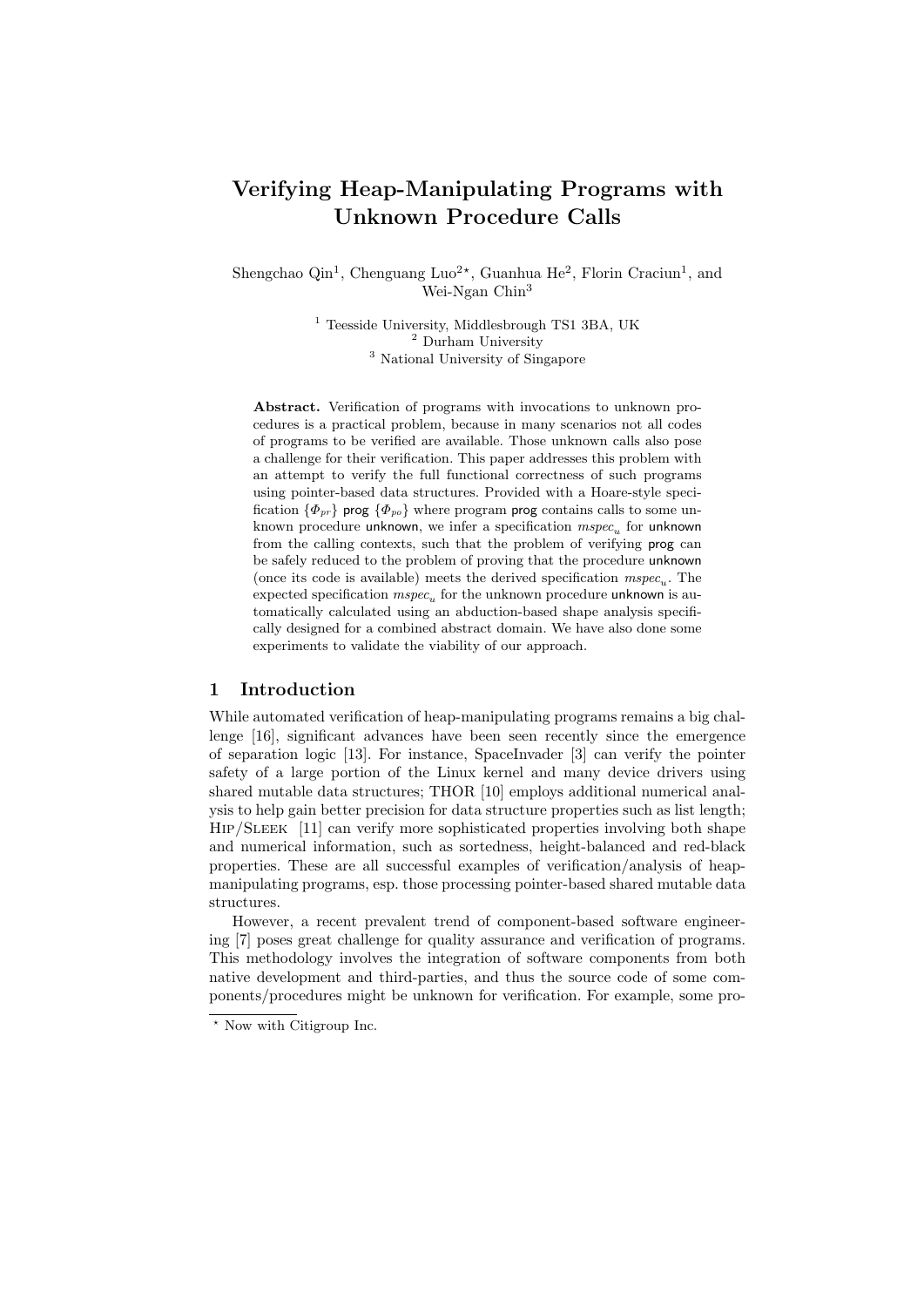grams may have calls to third-party library procedures whose code is not accessible (e.g. in binary form). Some components may be invoked by remote procedure calls only with a native interface such as COM/DCOM [14]. Still, some components could be used for dynamic upgrading of running systems whose cost of being stopped/restarted is too expensive to bear [15]. Other scenarios include function pointers (e.g. in C), interface method invocation (e.g. in OO) and mobile code, which all contain procedures not available for static verification.

To verify such programs, existing approaches generally do not provide elegant solutions. For example, black-box testing [2] regards the unknown procedures as black-boxes to test their functionality, which cannot formally prove the absence of program bugs, therefore may not be enough for safety-critical systems. Likewise, specification mining [1] discovers possible specifications for the (unknown part of the) program by observing its execution and traces, which is also dynamically performed and bears the same problem. For static verifiers/analysers, SpaceInvader [3] simply assumes the program and the unknown procedure have disjoint memory footprints so that the unknown call can be safely ignored due to the hypothetical frame rule [12], whereas this assumption does not hold in many cases. Some methods [4, 6] try to take into account all possible implementations for the unknown procedure; however there can be too many such candidates in general, and hence the verification might be infeasible for large-scaled programs. Finally, some verifiers will just stop at the first unknown procedure call and provide an incomplete verification [11], which is obviously undesirable.

Approach and contributions. We propose a novel approach in this paper to verifying heap-manipulating programs calling unknown procedures. Given a specification  $S = {\phi_{pr}}$  prog  ${\phi_{po}}$  where prog contains calls to an unknown procedure unknown, we try to infer a specification  $S_u$  for unknown based on the calling context(s) of **prog**. The verification of **prog** against  $S$  can now be safely reduced to the verification of unknown against the inferred specification  $S_u$ , provided that the verification of the known fragments does not cause any problems. The inferred specification is subject to a later verification when an implementation or a specification for the unknown procedure becomes available. This is essentially an improvement of our previous work [8] by extending the program properties to be verified from simple pointer safety to full functional correctness of linked data structures. Such properties include structural numerical ones like size and height, relational numerical ones like sortedness, and multi-set ones like symbolic content. Our paper makes the following technical contributions:

- We propose a novel framework in a combined abstract domain (involving both shape and pure properties) for the verification of full functional correctness of programs with unknown calls.
- Our approach is essentially  $top-down$ , as it can be used to infer the specification for callee procedures based on the specification for the caller procedure. Hence it may benefit the general software development process as a complement for current *bottom-up* approaches [3, 11].
- We have invented an abduction mechanism which can be applied in this combined domain. It not only can infer shape-based anti-frames for an entailment, but also can discover corresponding pure information (numerical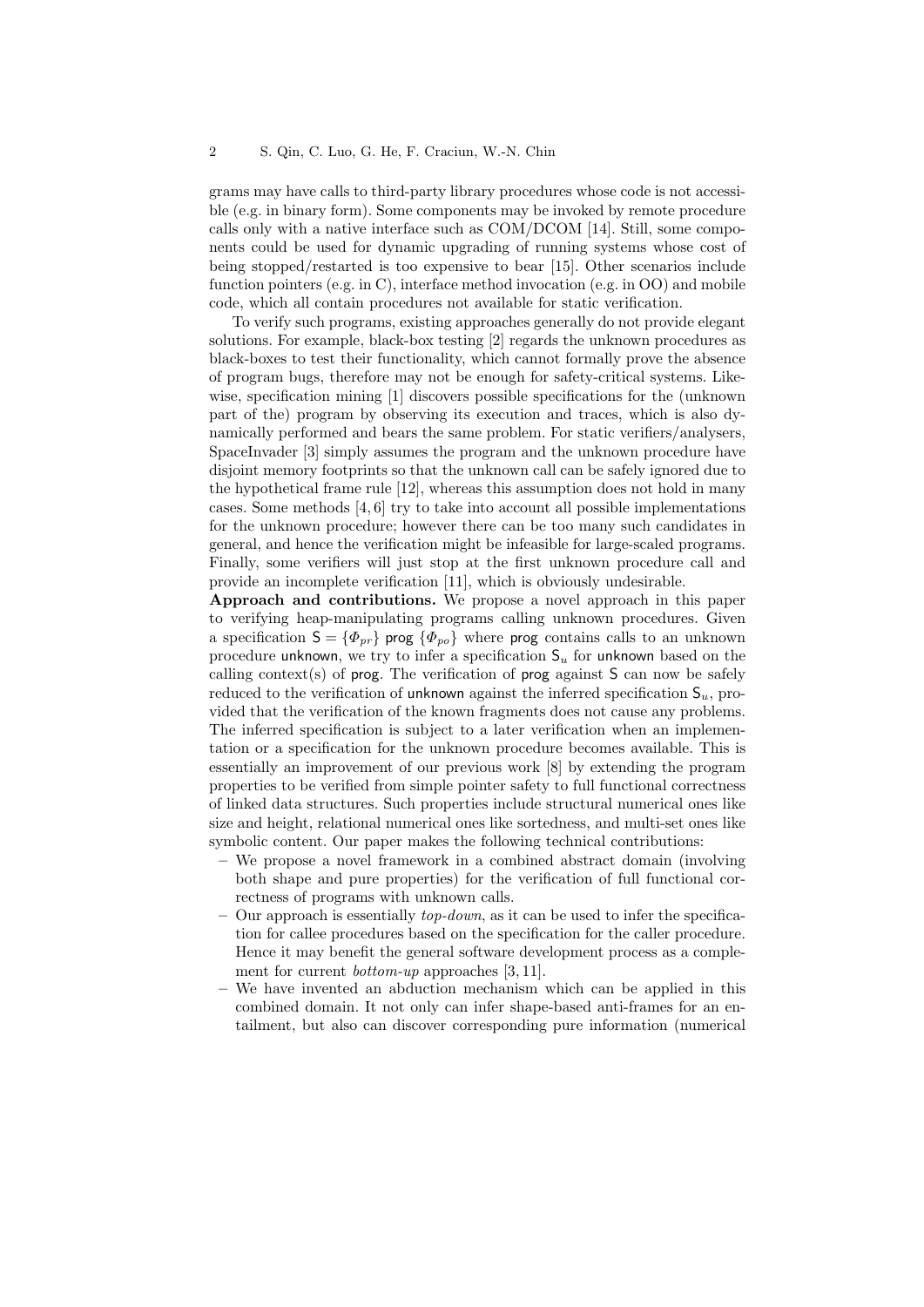and/or multi-set) as well. We also defined a partial order as a guidance for the quality of abduction results.

– We have conducted some initial experimental studies to test the viability and performance of our approach. Preliminary results show that our approach can derive expressive specifications which fully capture the behaviours of the unknown code in many cases.

In the following we will first illustrate our approach with an illustrative example and then describe its formal settings. Any technical details not described due to space limit can be found in our technical report [9].

## 2 The Approach

We first introduce our specification mechanism, followed by an illustrative example for the verification.

## 2.1 User-defined Predicates

Separation logic [13] extends Hoare logic to support reasoning about shared mutable data structures. It provides separation conjunction (∗) to form formulae like  $p_1 * p_2$  to assert that two heaps described by  $p_1$  and  $p_2$  are domain-disjoint. Our abstract domain is founded on a hybrid logic of both separation logic and classical first-order logic to specify both separation and pure properties. Over this domain we allow user-defined inductive predicates. For example, with a data structure definition for a node in a list data node  $\{$  int val; node next;  $\}$ , we can define a predicate for a list with the content stored in its nodes as

 $root::11B\langle S \rangle \equiv (root=null \land S=\emptyset) \lor (\exists v,q,S_1\cdot root::node\langle v,q \rangle *q::11B\langle S_1 \rangle \land S=S_1\sqcup \{v\})$ The parameter root for the predicate llB is the root pointer referring to the list. Its content is denoted by the multi-set S. A uniform notation  $p::c\langle v^*\rangle$  is used for either a singleton heap or a predicate. If c is a data node, the notation represents a singleton heap,  $p \mapsto c[v^*]$ , e.g. the root::node $\langle v, q \rangle$  above. If c is a predicate name, then the data structure pointed to by p has the shape c with parameters  $v^*$ , e.g., the q::11B $\langle S_1 \rangle$  above.

If users want to verify a sorting algorithm, they can incorporate sortedness property into the above predicate as follows:

 $s11B\langle S \rangle \equiv (root = null \wedge S = \emptyset) \vee$ 

 $(root::node\langle v, q \rangle * q::sllB\langle S_1 \rangle \wedge S = \{v\} \sqcup S_1 \wedge (\forall u \in S_1 \cdot v \leq u))$ 

where we use the following shortened notation: (i) default root parameter in LHS may be omitted, (ii) unbound variables, such as q and  $S_1$ , are implicitly existentially quantified. Meanwhile, later we may still use underscore  $\overline{\ }$  to denote an implicitly quantified variable. Such user-supplied predicates can be used to specify method specifications.

#### 2.2 Illustrative Example

In this section, we illustrate informally, via an example, how our approach verifies a program by inferring the specification for the unknown procedure it invokes. Example 1 (Motivating example). Our goal is to verify the procedure sort against the given specification shown in Figure 1. According to the specification, the procedure takes in a non-empty linked list x and returns a sorted list referenced as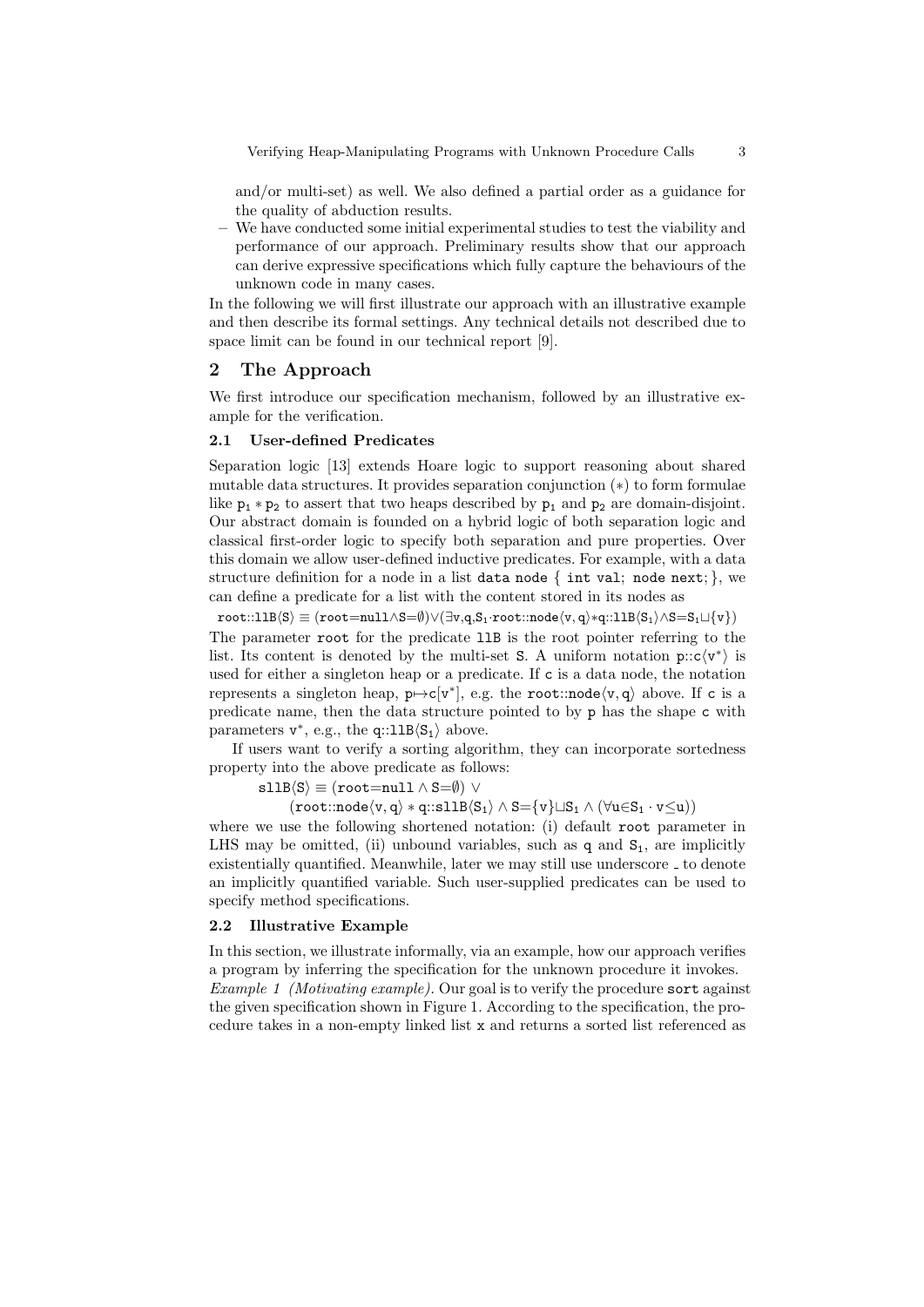```
0 node sort(node x) requires x::11B\langle S \rangle ensures res::sllB\langle S \rangle1 { // res is the value returned by the procedure
1a // Forward analysis begins with current state \sigma: x::11B\langle S \rangle2 if (x == null) return null;
2a // \sigma : x::11B\langle S \rangle \wedge x=null \wedge res=null2b // Check whether current state meets the postcondition: \sigma \vdash \mathtt{res}::\mathtt{sllB}\langle S \rangle2b // which succeeds; the verification on this branch terminates
3 else {
3a // \sigma : x::11B\langle S \rangle \wedge x \neq null3b // Unknown call is now encountered (line 4); extract its precondition from \sigma:
3c // \Phi_{pr}^u := \text{Local}(\sigma, \{x\}) := x::\text{llB}\langle S \rangle \wedge x \neq \text{null}3d // Also distinguish the frame part not touched by unknown call:
3e // R_0 := Frame(\sigma, \{x\}) := emp \wedge x \neq \text{null}4 node y =unknown(x);
4a // Immediately after the unknown call we know nothing about its effect, so
4b // we begin to discover its post-effect starting from emp (saved in \sigma'):
4c // \sigma'_0:emp\wedgex=a\wedgey=res<sub>u</sub> \sigma := R_0 * \sigma\sigma := \mathrm{R}_0 * \sigma'_0\sigma' := \sigma'_04d // Next instruction (y.next) requires y be a node
4e // But the entailment checking \sigma \vdash y : \text{node}\langle v, p \rangle fails
4f // This requirement might be part of the unknown call's post-effect; we use
4g // abduction to find it and add it to current state and unknown call's post:
4h // \sigma * [\sigma'_1] \rhd y: \text{node}\langle v, p \rangle \text{ (s.t. } \sigma * \sigma'_1 \vdash y: \text{node}\langle v, p \rangle * \text{true})\begin{array}{lll} \displaystyle{4\mathrm{i}} & \displaystyle{\not} \text{ /} \hspace{3mm} \sigma'_1 : \mathrm{y:mode} \langle \mathrm{v}, \mathrm{p} \rangle \hspace{2cm} \sigma := \sigma * \sigma \end{array}\sigma' := \sigma' * \sigma'_15 node z = y.next;5a // Current state σ : y::node\langle v, z \rangle5b // Next instruction invokes this procedure recursively and requires its pre, but
5c // \sigma \| z::11B\langle S_1 \rangle fails possibly due to lack of knowledge about unknown call
5d // Again we use abduction to find the missing part of unknown call's post-effect
5e \qquad // \sigma * [\sigma'_2] \rhd z::11B \langle S_1 \rangle \rangle (s.t. \sigma * \sigma'_2 \vdash z::11B \langle S_1 \rangle * true)5f // \sigma_2': \text{z::lll}(S_1) \sigma := \sigma * \sigma\sigma' := \sigma' * \sigma'_26 node w = sort(z);
6a // Current state \sigma: y::node\langle v, z \rangle * w::sllB\langle S_1 \rangle (w already refers to a sorted list)
      y.next = w;7a // Current state \sigma : y::node\langle v, w \rangle * w::sllB\langle S_1 \rangle8 return y;
8a // \sigma : y::node\langle v, w \rangle * w::s11B\langle S_1 \rangle \wedge res=y; it should imply sort's postcondition
8b // But \sigma \vdash \mathtt{res::sllB}\langle S \rangle still fails, suggesting more post-effect of unknown call
8c // A final abduction is conducted to find it: \sigma * [\sigma_3'] \triangleright \texttt{res}::\texttt{sllB} \langle S \rangle8d // \sigma'_3: S={v}\sqcupS<sub>1</sub> \land \forallu\inS<sub>1</sub>·v\lequ \sigma := \sigma * \sigma'_3\sigma' := \sigma' * \sigma_3'8e // All abduction results will be combined at last to form unknown call's post
9 } }
9a // \Phi_{pr}^u : \mathbf{a} :: \mathbf{1} \mathbf{1} \mathbf{B} \langle \mathbf{S} \rangle \wedge \mathbf{a} \neq \mathbf{n} \mathbf{u} \mathbf{1} \mathbf{1} (a is the unknown procedure's formal parameter)
9b // \Phi^{\rm u}_{po} : resu::node\langle{\rm v},{\rm b}\rangle\ast b::11B\langle{\rm S}_1\rangle\wedge{\rm S}{=}\{\rm v\}\sqcup{\rm S}_1\wedge\forall{\rm u}{\in}{\rm S}_1{\cdot}{\rm v}{\leq}u
```
Fig. 1. Verification of sort which invokes an unknown procedure unknown.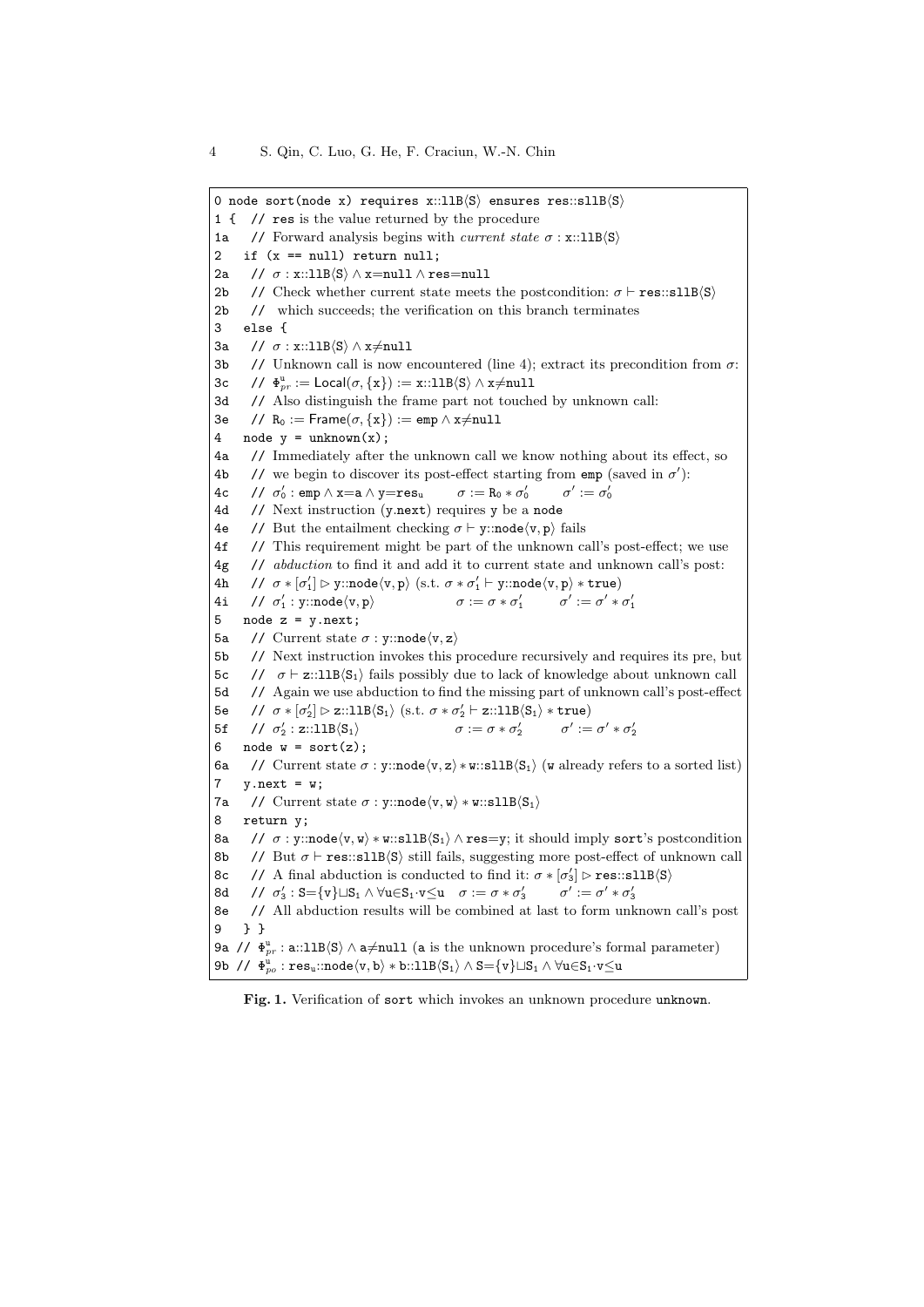res. The (symbolic) content of these two lists are identical (S). Note that sort calls an unknown procedure unknown at line 4. As we do not have available knowledge about it, the discovery of its specifications is essential for both the verification and our understanding of the program (such that we may find out what sorting algorithm this procedure implements).

We conduct a forward analysis on the program body starting with the precondition  $\mathbf{x}$ ::11B $\langle S \rangle$  (line 0). The results of our analysis (e.g. the abstract states) are marked as comments in the code. The analysis carries on until it reaches the unknown procedure call at line 4.

As afore-shown, the current state before line 4 is x::11B $\langle S \rangle \wedge x \neq null$  ( $\sigma$  at line 3a). Then we want to discover the precondition for the unknown call from it. To do that, we split  $\sigma$  into two disjoint parts: the local part  $\Phi_{pr}^u$  (line 3c) that is depended on, and possibly mutated by, the unknown procedure; and the frame part  $R_0$  (line 3e) that is not accessed by the unknown procedure. Intuitively, the local part of a state w.r.t. a set of variables X is the part of the heap reachable from variables in X; while the frame part denotes the unreachable heap part. Thus we take  $\Phi_{pr}^{\mathbf{u}}$  (line 3c) as a crude precondition for the unknown procedure. The frame part  $R_0$  is not touched by the unknown call and will remain in the post-state, as shown in line 4c.

At line 4c, the abstract state after the unknown call  $(\sigma)$  consists of two parts: one is the aforesaid frame  $R_0$  not accessed by the call, and the other is the procedure's postcondition which is unfortunately not available. Our next step is to discover the postcondition by examining the code fragment after the unknown call (lines 4a to 8e). For this task, a traditional approach is a backward reasoning from the caller's postcondition towards the unknown call's postcondition. However, this is proven infeasible for separation logic based shape domain by previous works [3], and hence we employ another approach with a forward reasoning from the unknown call towards the caller's postcondition, using *abduction* to discover the unknown call's postcondition.

Initially, we assume the unknown procedure having an empty heap  $\sigma_0'$  as its postcondition<sup>1</sup>, and gradually discover the missing parts of the postcondition during the symbolic execution of the code fragment after the unknown call. To do that, our analysis keeps track of a pair  $(\sigma, \sigma')$  at each program point, where  $\sigma$ refers to the current heap state, and  $\sigma'$  denotes the expected postcondition discovered so far for the unknown procedure. The notations  $\sigma'_{i}$  are used to represent parts of the discovered postcondition.

At line 5, y.next is dereferenced, whose value is then assigned to z. Such dereference causes a problem, as we have an empty heap beforehand ( $\sigma$  in line 4c). However, this is not necessarily due to a program error; it might be attributed to the fact that the unknown call's postcondition is still unknown. Therefore, our analysis performs an abduction (line 4h) to infer the missing part  $\sigma'_1$  for σ such that  $\sigma * \sigma'_1$  implies that y points to a node. As shown in line 4i,  $\sigma'_1$  is inferred to be y::node $\langle v, p \rangle$ , which is accumulated into  $\sigma'$  as part of the expected

<sup>&</sup>lt;sup>1</sup> Note that we introduce fresh logical variables **a** and  $res_u$  to record the value of **x** and y when unknown returns.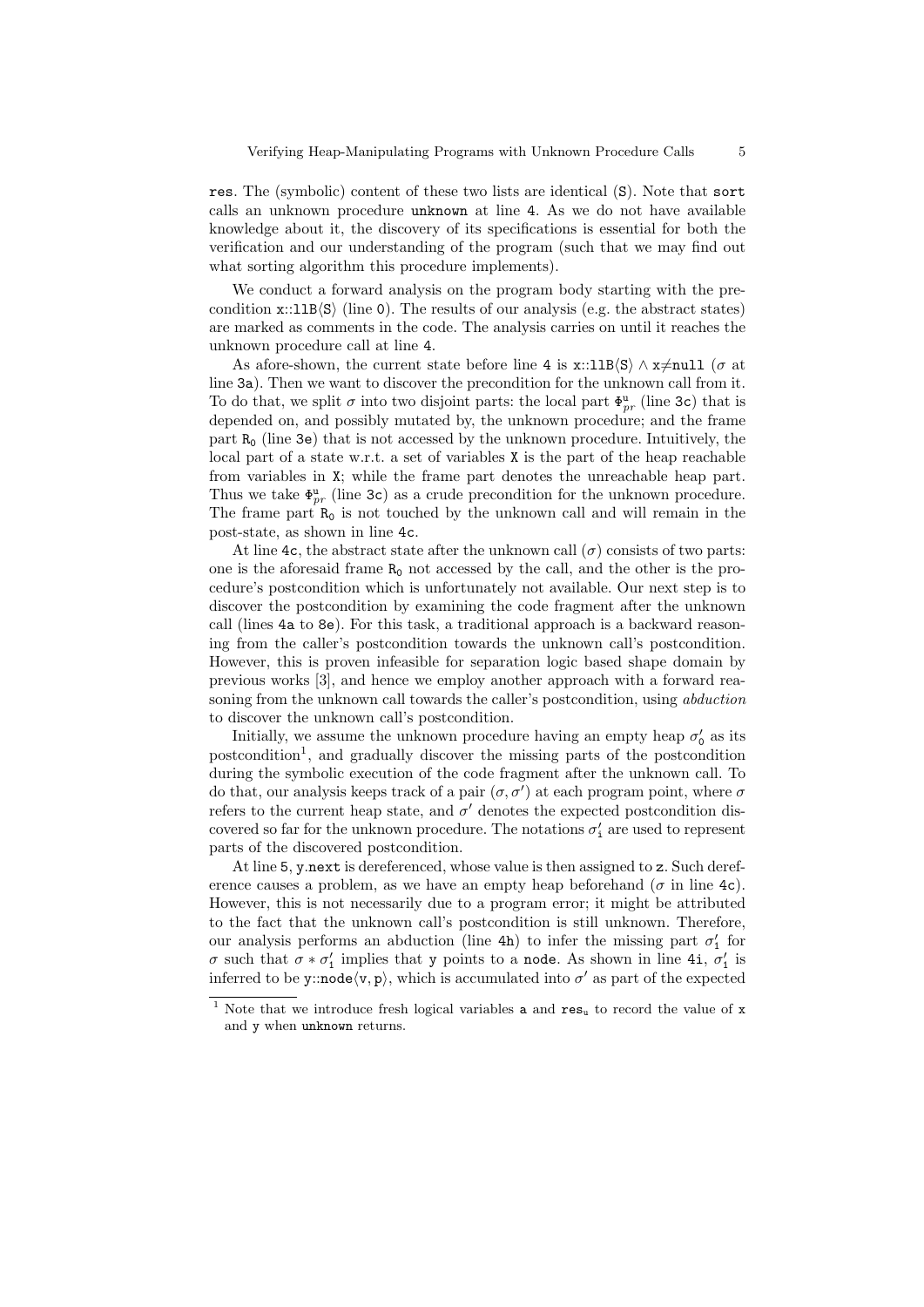postcondition of the unknown procedure. (We will explain the details for abduction in Section 4.) Now the heap state combined with the inferred  $\sigma'_1$  meets the requirement of the dereference, and thus the forward analysis continues.

At line 6, the procedure sort is called recursively. Here the current heap state still does not satisfy the precondition of sort (as shown in line 5c). Blaming the lack of knowledge about the unknown call's postcondition, we conduct another abduction (line 5e) to infer the missing part  $\sigma'_2$  for  $\sigma$  such that  $\sigma * \sigma'_2$  entails the precondition of sort w.r.t. some substitution [z/x]. Updated with the abduction result  $\mathbf{z}::11B\langle S_1\rangle$ , the program state now meets the precondition of sort, which is later transformed to w::sllB $\langle S_1 \rangle$  as the effect of sorting over z.

After that, line 7 links y and the sorted list w together. Then y is returned as the procedure's result at last. The corresponding state  $\sigma$  at line 8a is expected to establish the postcondition of sort for the overall verification to succeed. However, it does not (as shown in line 8b). Again this might be because part of the unknown call's postcondition is still missing. Therefore, we perform a final abduction (line  $\delta c$ ) to infer the missing  $\sigma'_{3}$  as follows:

 $(\texttt{y:node}\langle \texttt{v}, \texttt{w}\rangle * \texttt{w:} \texttt{sllB} \langle \texttt{S}_1 \rangle \land \texttt{res}{=} \texttt{y}) * [\sigma'_3] \vartriangleright \texttt{res::} \texttt{sllB} \langle \texttt{S} \rangle$ 

such that  $\sigma * \sigma'_3$  implies the postcondition. In this case, our abductor returns  $\sigma'_3$ as a sophisticated pure constraint  $S=\{v\}\sqcup S_1 \wedge \forall u \in S_1\cdot v \leq u$  as the result which is then added into  $\sigma'$ , as shown in line 8d.

Finally, we generate the expected pre/post-specification for the unknown procedure (lines 9a and 9b). The precondition is obtained from the local prestate of the unknown call,  $\Phi_{pr}^{\mathbf{u}}$  at line 3c, by replacing all variables that are aliases of a with the formal parameter a. The postcondition is obtained from the accumulated abduction result,  $\sigma'$ , after performing a similar substitution (which also involves formal parameter  $res_u$ ). Our discovered specification for the unknown procedure node unknown(node a) is:

 $\Phi_{pr}^{\mathtt{u}}$  : a::11B $\langle \mathtt{S}\rangle \wedge \mathtt{a} \neq$ null

 $\Phi_{po}^{\mathrm{u}}: \exists \mathtt{b}\cdot\mathtt{res}_\mathtt{u}: \mathtt{node}\langle \mathtt{v},\mathtt{b}\rangle * \mathtt{b} :: \mathtt{llB}\langle \mathtt{S_1}\rangle \wedge \mathtt{S}{=}\{ \mathtt{v} \} \sqcup \mathtt{S_1} \wedge \forall \mathtt{u}{\in}\mathtt{S_1}{\cdot}\mathtt{v}{\leq}\mathtt{u}$ 

This derived specification has two implications. The first is that the entire program is verified on the condition that unknown meets such specification. The second is an improvement of our understanding on the behaviours of both the caller (sort) and the callee (unknown): the callee should choose the smallest element from its input list, and its way of choice decides the type of sorting for the caller (selection or bubble sort).

## 3 Language and Abstract Domain

To simplify presentation, we focus on a strongly-typed C-like imperative language in Figure 2. A program Prog consists of two parts: type declarations and method declarations. The type declarations *tdecl* can define either data type datat (e.g. node) or predicate spred (e.g. 11B). The method declarations include meth and munk, of which the second contains invocations to unknown procedures while the first does not. The *spred* and *mspec* are defined in Figure 3.

Note that the language is expression-oriented, so the body of a method is an expression composed of standard instructions and constructors of an imperative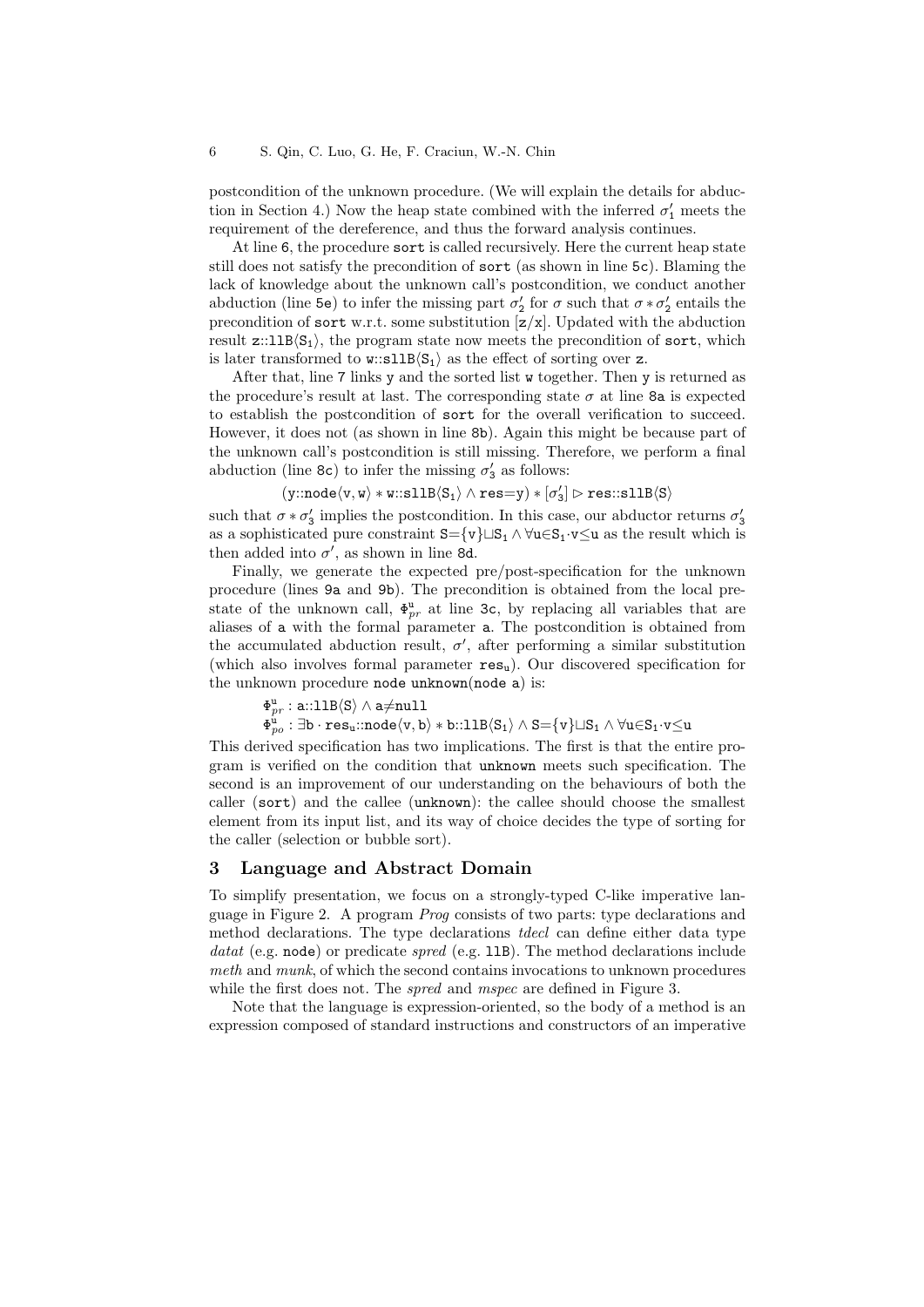Verifying Heap-Manipulating Programs with Unknown Procedure Calls 7

|                                                | $Prog ::= tdecl$ meth munk $tdecl ::= datal \mid spred$                                                                                                                     |  |  |
|------------------------------------------------|-----------------------------------------------------------------------------------------------------------------------------------------------------------------------------|--|--|
|                                                | datat ::= data c { field } field ::= t x t ::= c   $\tau$                                                                                                                   |  |  |
|                                                | meth ::= t mn $((t x); (t y))$ mspec $\{e\}$ $\tau ::= \text{int}   \text{bool}   \text{void}$                                                                              |  |  |
| $munk ::= t \ mn ((t x); (t y)) \ mspec \{v\}$ |                                                                                                                                                                             |  |  |
|                                                | $e$ := $d   d   x     x = e   e_1; e_2   t x; e  $ if $(x) e_1$ else $e_2  $ while $x \{e\}$ inv $\Delta$                                                                   |  |  |
| u                                              | $\therefore = \text{unk}(\bm{x}; \bm{y}) \mid \text{unk}(\bm{x_0}; \bm{y_0}); e_1; \text{unk}_1(\bm{x_1}; \bm{y_1}); e_2; ; e_{n-1}; \text{unk}_n(\bm{x_n}; \bm{y_n}) \mid$ |  |  |
|                                                | if $(x)$ v else $e$   if $(x)$ $e$ else $v$   if $(x)$ $v_1$ else $v_2$   while $x \{v\}$ inv $\Delta$                                                                      |  |  |
| $\boldsymbol{v}$                               | $ ::= e_1; u; e_2$                                                                                                                                                          |  |  |
| $d_{\cdot}$                                    | ::= null $ k^{\tau}  x  $ skip $ $ new $c(x)   mn(x; y)$                                                                                                                    |  |  |
| d[x]                                           | $ ::= x.f \mid x.f := z \mid \text{free}(x)$                                                                                                                                |  |  |

#### Fig. 2. A core (C-like) imperative language.

language. e is the (recursively defined) program constructor and d and  $d[x]$  are atom instructions. Note also that the language allows both call-by-value and callby-reference method parameters (which are separated with a semicolon ; where the ones before ; are call-by-value and the ones after are call-by-reference).

To address the unknown calls, we employ  $unknown\ constructs\ u$  and  $v$  to denote expressions that involve invocations to the unknown procedures  $(unk(x, y))$ . An unknown block  $v$  is defined as a sequence of normal expressions sandwiching an unknown expression u, which can be a single unknown call, or a sequence of unknown calls, or an if-conditional statement/while loop containing an unknown block. Our aim is to discover the specifications for the unknown procedures in  $u$ and  $v$  to verify the whole program.

$$
\begin{array}{ll}\n\text{mspec} ::= \text{requires } \Phi_{pr} \text{ ensures } \Phi_{po} \quad \text{spread} ::= \text{root::c} \langle v \rangle \equiv \Phi \\
\Delta & ::= \Phi \mid \Delta_1 \lor \Delta_2 \mid \Delta \land \pi \mid \Delta_1 * \Delta_2 \mid \exists v \cdot \Delta \\
\Phi & ::= \bigvee \sigma \quad \sigma :: = \exists v \cdot \kappa \land \pi \\
\kappa & ::= \text{emp} \mid v::c \langle v \rangle \mid \kappa_1 * \kappa_2 \quad \pi :: = \gamma \land \phi \\
\gamma & ::= v_1 = v_2 \mid v = \text{null} \mid v_1 \neq v_2 \mid v \neq \text{null} \mid \text{true} \mid \gamma_1 \land \gamma_2 \\
\phi & ::= \varphi \mid b \mid a \mid \phi_1 \land \phi_2 \mid \phi_1 \lor \phi_2 \mid \neg \phi \mid \exists v \cdot \phi \mid \forall v \cdot \phi \\
b & ::= \text{true} \mid \text{false} \mid v \mid b_1 = b_2 \quad a ::= s_1 = s_2 \mid s_1 \leq s_2 \\
s & ::= k^{\text{int}} \mid v \mid k^{\text{int}} \times s \mid s_1 + s_2 \mid -s \mid \max(s_1, s_2) \mid \min(s_1, s_2) \mid \text{B} \mid \\
\varphi & ::= v \in \text{B} \mid \text{B}_1 = \text{B}_2 \mid \text{B}_1 \sqsubset \text{B}_2 \mid \text{B}_1 \sqsubset \text{B}_2 \mid \forall v \in \text{B} \cdot \phi \mid \exists v \in \text{B} \cdot \phi \\
\text{B} & ::= \text{B}_1 \sqcup \text{B}_2 \mid \text{B}_1 \sqcap \text{B}_2 \mid \text{B}_1 - \text{B}_2 \mid \emptyset \mid \{v\} \n\end{array}
$$

## Fig. 3. The specification language.

Our specification language (in Figure 3) allows (user-defined) shape predicates to specify both separation and pure properties. The shape predicates spred are constructed with disjunctive constraints  $\Phi$ . We require that the predicates be well-formed [11].

A conjunctive abstract program state  $\sigma$  is composed of a heap (shape) part  $\kappa$ and a pure part  $\pi$ , where  $\pi$  consists of  $\gamma$ ,  $\phi$  and  $\varphi$  as aliasing, numerical and bag information, respectively. We use SH to denote a set of such conjunctive states. During our verification, the abstract program state at each program point will be a disjunction of  $\sigma$ 's, denoted by  $\Delta$  (and the set of such disjunctions  $\mathcal{P}_{\text{SH}}$ ). An abstract state  $\Delta$  can be normalised to the  $\Phi$  form [11].

The memory model of our specification formulae is adapted from the model given for "early versions" of separation logic [13], except that we have extensions to handle user-defined shape predicates and related pure properties. Meanwhile,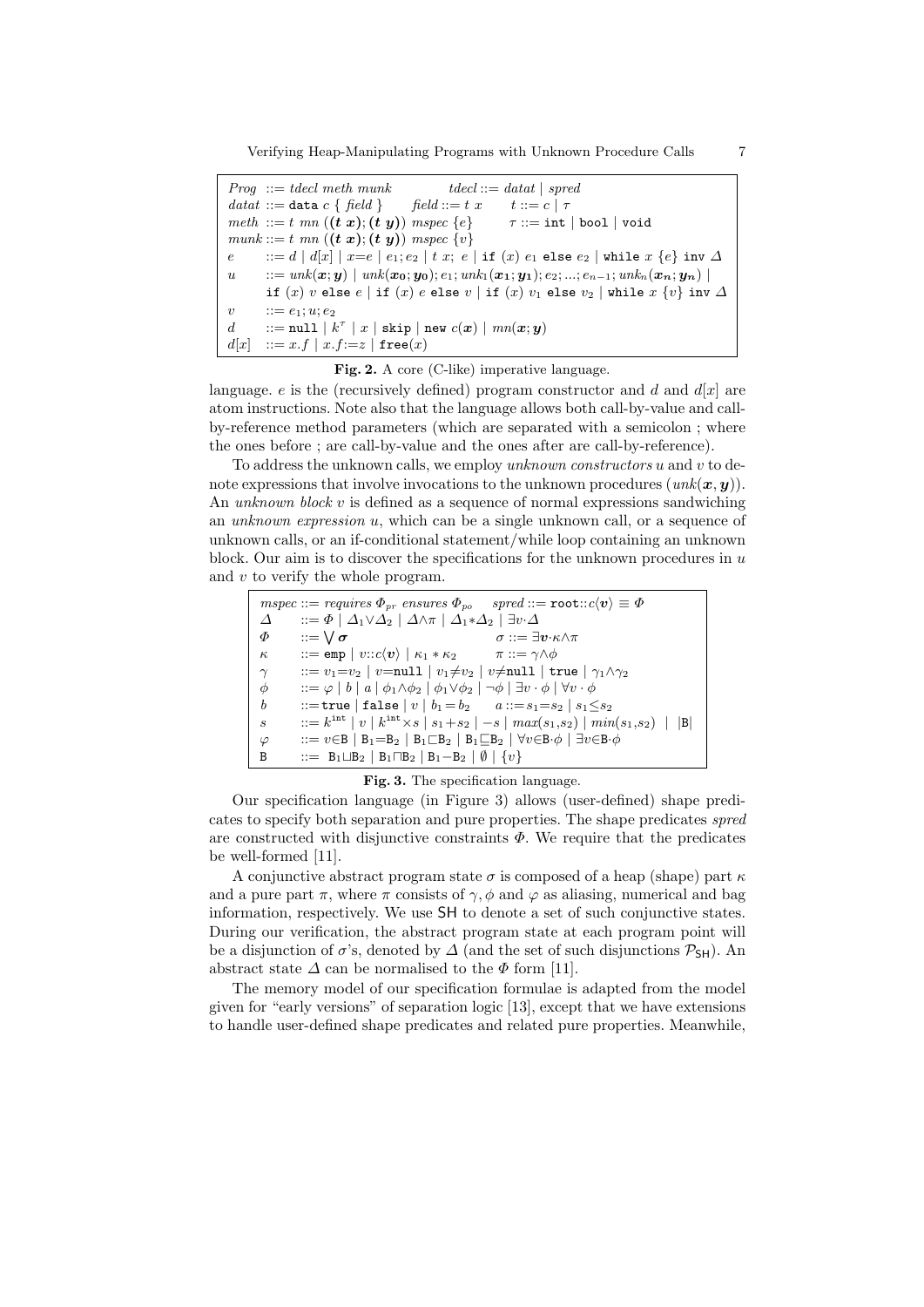for program variables in abstract states, we use unprimed ones to denote their initial values and primed ones for current values [9, 11].

#### 4 Abduction

As shown in Section 2, when analysing the code after an unknown call, it is possible that the current state cannot meet the required precondition for the next instruction due to the lack of information about the unknown procedure. Therefore we need to infer the unknown procedure's specification with abduction (or abductive reasoning) [3, 5]. It works as follows: for a failed entailment checking  $\sigma_1 \vdash \sigma_2 * \text{true}$ , it attempts to compute an anti-frame  $\sigma'$ , such that  $\sigma_1 * \sigma' \vdash \sigma_2 * \texttt{true}$  succeeds. For instance, the entailment checking  $\texttt{emp} \vdash \texttt{x::llB} \langle S \rangle$ fails as the antecedent contains an empty heap. Then  $x::11B\langle S \rangle$  will be found to strengthen the antecedent and validate the entailment  $emp * x::llB\langle S \rangle \vdash x::llB\langle S \rangle$ .

An abduction  $\sigma_1 * [\sigma'] \triangleright \sigma_2$  can also be written as  $\sigma_1 * [\sigma'] \triangleright \sigma_2 * \sigma_3$ , where  $\sigma_1$  and  $\sigma_2$  are inputs,  $\sigma'$  is the abduction result (the anti-frame), and  $\sigma_3$  is the frame part resulted from the entailment checking  $\sigma_1 * \sigma' \vdash \sigma_2$ .

$$
\sigma \nvdash \sigma_1 * \text{true} \quad \sigma_1 \vdash \sigma * \sigma' \quad \sigma * \sigma' \vdash \sigma_1 * \sigma_2
$$
\n
$$
\sigma * [\sigma'] \rhd \sigma_1 * \sigma_2
$$
\n
$$
\sigma \nvdash \sigma_1 * \text{true} \quad \sigma_1 \nvdash \sigma * \text{true} \quad \sigma_0 \in \text{unroll}(\sigma) \quad \text{data} \ldots \sigma(\sigma_0) \leq \text{data} \ldots \sigma(\sigma_1)
$$
\n
$$
\sigma_0 \vdash \sigma_1 * \sigma' \text{ or } \sigma_0 * [\sigma'_0] \rhd \sigma_1 * \sigma' \quad \sigma'' = XPure_1(\sigma') \quad \sigma \wedge \sigma'' \vdash \sigma_1 * \sigma_2
$$
\n
$$
\sigma \wedge [\sigma''] \rhd \sigma_1 * \sigma_2
$$
\n
$$
\sigma \wedge [\sigma''] \rhd \sigma_1 * \sigma' \quad \sigma'' = XPure_1(\sigma') \quad \sigma \wedge \sigma'' \vdash \sigma_1 * \sigma_2
$$
\n
$$
\sigma \wedge [\sigma''] \rhd \sigma_1 * \sigma_2
$$
\n
$$
\sigma \wedge [\sigma''] \rhd \sigma_1 * \text{true} \quad \sigma * \sigma_1 \nvdash \text{false}
$$
\n
$$
\sigma * [\sigma_1] \rhd \sigma_1 * \sigma_2
$$

## Fig. 4. Abduction rules.

Our abduction rules given in Figure 4 deal with four different cases. The first rule triggers when the LHS ( $\sigma$ ) does not imply the RHS ( $\sigma_1$ ) but the RHS implies the LHS with some formula  $(\sigma')$  as the frame. This rule is quite general and applies in many cases, such as the state immediately after an unknown call where we start with emp as the heap state. For the example above emp  $\nvdash$  x::llB $\langle S \rangle$ , the RHS can entail the LHS with frame  $x::l1B\langle S\rangle$ . The abduction then checks whether  $\sigma$  plus the frame information  $\sigma'$  entails  $\sigma_1$  with some frame formula  $\sigma_2$ (emp in this example), and returns the result  $x::11B\langle S\rangle$ .

In the case described by the second rule, neither side implies the other, e.g. for x::sllB $\langle S \rangle$  as LHS  $(\sigma)$  and  $\exists p, u, v \cdot x: \text{node}\langle u, p \rangle * p: \text{node}\langle v, \text{null} \rangle$  as RHS  $(\sigma_1)$ . As the shape predicates in the antecedent  $\sigma$  are formed by disjunctions according to their definitions (like sllB), its certain disjunctive branches may imply  $\sigma_1$ . As the rule suggests, to accomplish abduction  $\sigma * [\sigma''] \triangleright \sigma_1 * \sigma_2$ , we first unfold  $\sigma$  ( $\sigma_0 \in \text{unroll}(\sigma)$ ) and try entailment or further abduction with the results  $(\sigma_0)$  against  $\sigma_1$ . If it succeeds with a frame  $\sigma'$ , then we first obtain a pure approximation of  $\sigma'$  with *XPure* [11], and confirm the abduction by ensuring  $\sigma \wedge \sigma'' \vdash \sigma_1 * \sigma_2$ , for some  $\sigma_2$ . For the example above, the abduction returns  $|S|=2$  as the anti-frame  $\sigma'$  and discovers the nontrivial frame  $S=\{u, v\} \wedge u \leq v$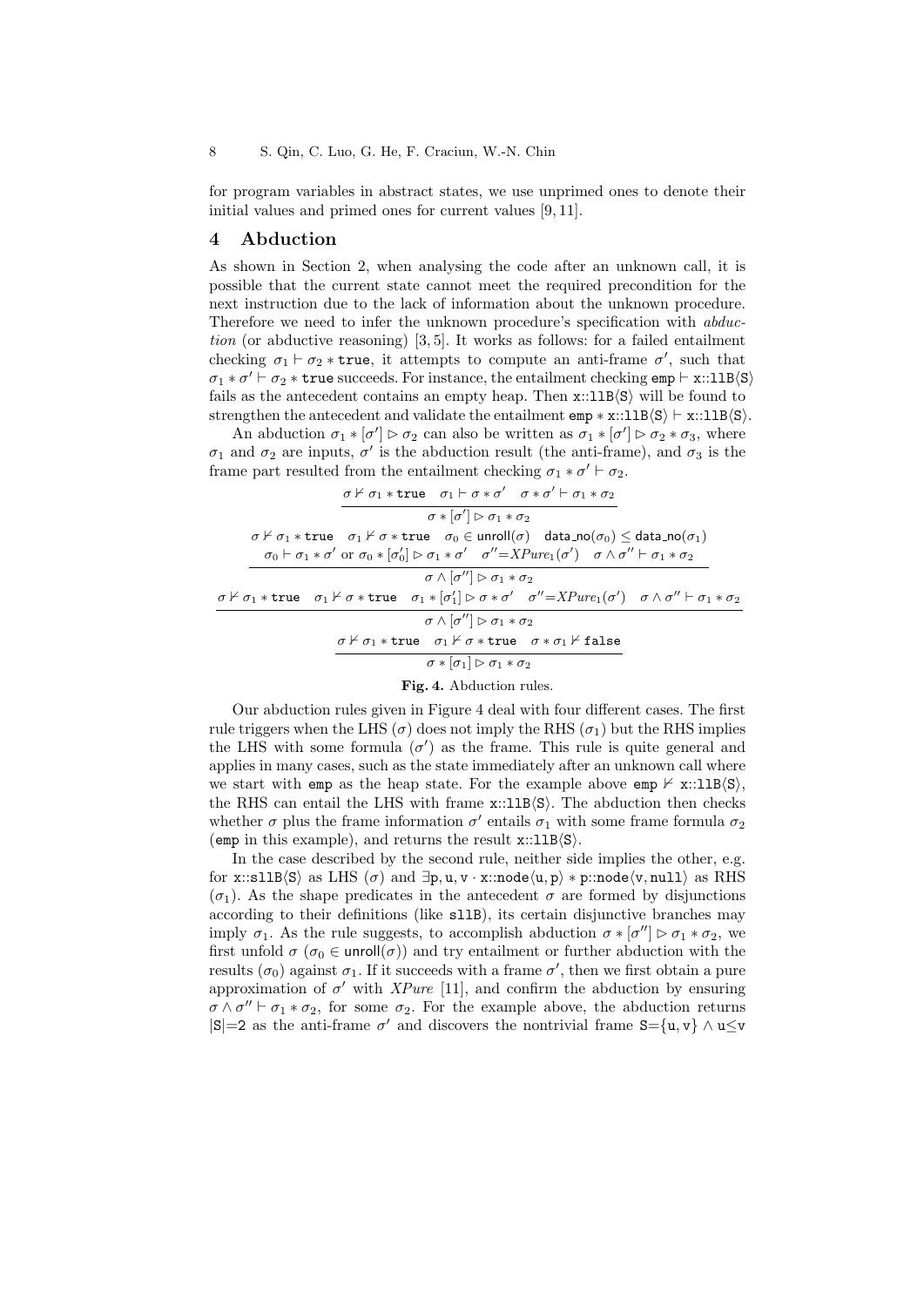$(\sigma_2)$ . Note the function data no returns the number of data nodes in a state, e.g. it returns one for x::node $\langle v, p \rangle * p$ ::11B $\langle T \rangle$ . This syntactic check is important for the termination of the abduction. The unroll unfolds all shape predicates once in  $\sigma$ , normalises the result to a disjunctive form  $(\bigvee_{i=1}^{n} \sigma_i)$ , and returns the result as a set of formulae  $({\{\sigma_1,...,\sigma_n\}})$ . The *XPure* is a strengthened version of that in [11], as it also keeps the pure part of  $\sigma'$  in the result.

In the third rule, neither side entails the other, and the second rule does not apply, for example  $\exists p, u, v \cdot x : \text{node}\langle u, p \rangle * p : \text{node}\langle v, \text{null} \rangle$  as LHS  $(\sigma)$  and  $\exists S \cdot x::s11B\langle S \rangle$  as RHS ( $\sigma_1$ ). In this case the antecedent cannot be unfolded as they are already data nodes. As the rule suggests, it reverses two sides of the entailment and applies the second rule to uncover the constraints  $\sigma'_1$  and σ'. Then it checks that the LHS (σ), with σ' added, does imply the RHS ( $\sigma$ <sub>1</sub>) before it returns  $\sigma'$ . For the example above, the abduction returns  $u \leq v$  which is essential for the two nodes to form a sorted list  $(\sigma_1)$ .

When an abduction is conducted, the first three rules should be attempted first; if they do not succeed in finding a solution, the last rule is invoked to simply add the consequent to the antecedent, provided that they are consistent. It is effective for situations like x::node $\langle \cdot, \cdot \rangle \nvdash y$ ::node $\langle \cdot, \cdot \rangle$ , where we should add y::node $\langle \_, \_\rangle$  to the LHS directly (as the other three rules do not apply here).

One observation on abduction is that there can be many solutions of the antiframe  $\sigma'$  for the entailment  $\sigma_1 * \sigma' \vdash \sigma_2 * \texttt{true}$  to succeed. For instance, false is always a solution but should be avoided where possible. For all possible solutions to an abduction, we can compare their "quality" with a partial order  $\preceq$  over SH defined by the entailment relationship  $(\vdash)$ :

$$
\sigma_1 \preceq \sigma_2 =_{df} \sigma_2 \vdash \sigma_1 * \mathtt{true}
$$

and the smaller (weaker) one in two abduction solutions is regarded as better. We prefer to find solutions that are (potentially locally) minimal with respect to  $\preceq$  and consistent. However, such solutions are generally not easy to compute and could incur excess cost (with additional disjunction in the analysis). Therefore, our abductive inference is designed more from a practical perspective to discover anti-frames that should be suitable as specifications for unknown procedures, and the partial order  $\preceq$  is more a guidance of the decision choices of our abduction implementation, rather than a guarantee to find the theoretically best solution.

## 5 Verification

This section presents our algorithms to verify programs with unknown calls.

1. Main verification algorithm. Our main verification algorithm is given in Figure 5. It verifies an unknown block  $v$  (the third parameter) against given specifications  $mspec_v$  (the second parameter). The first parameter includes the specifications of already available procedures which might be invoked as well as the unknown ones in the program to be verified. Upon successful verification, this algorithm returns specifications that should be met by the unknown procedures in v. If the verification fails, it suggests that the current program cannot meet one or more given specifications due to a potential program bug. The specifications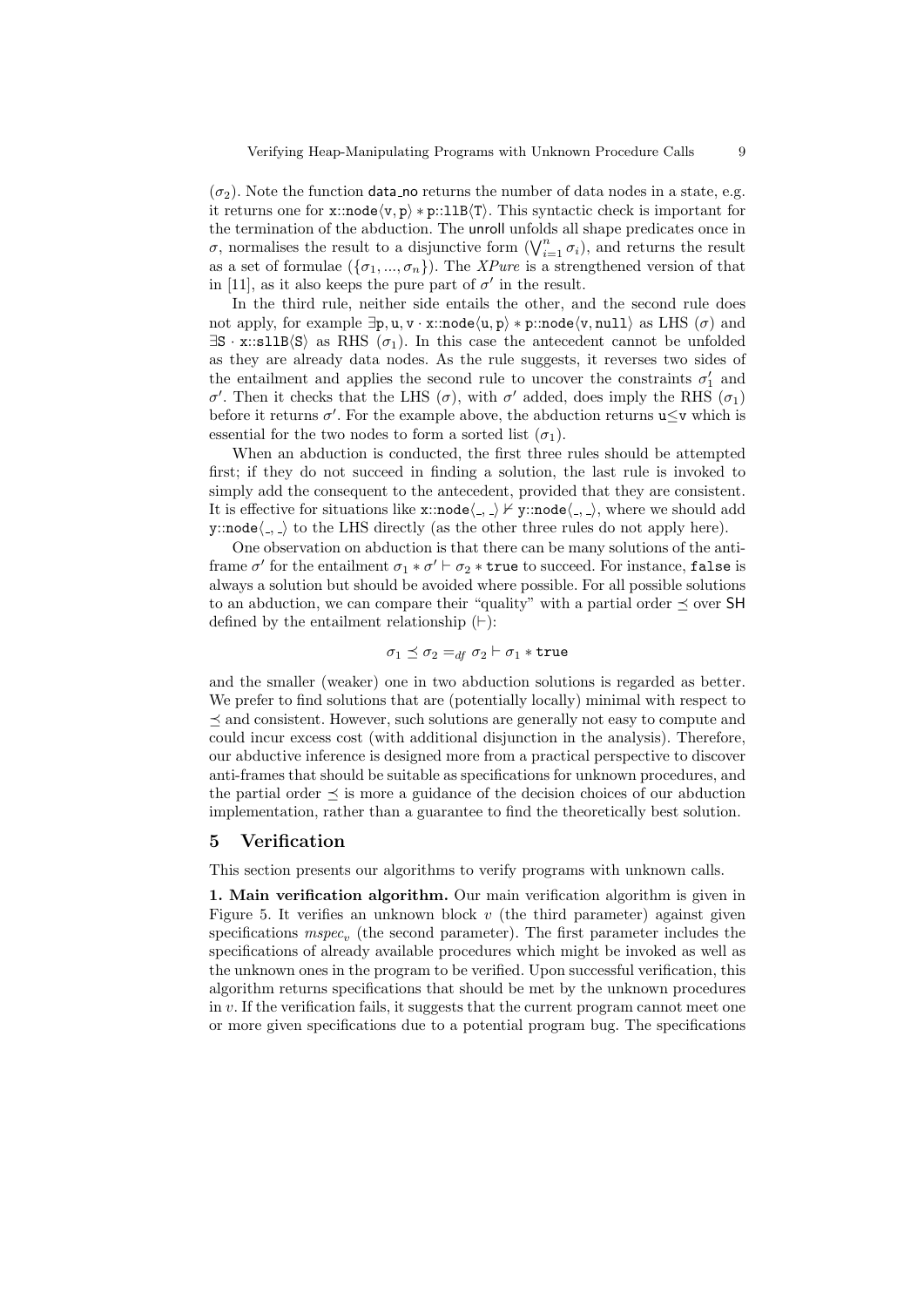for unknown procedures will be expressed in terms of special variables  $a, b$ , etc. as in the earlier example.

> Algorithm Verify $(\mathcal{T}, \textit{mspec}_v, v)$ 1 Denote v as  $\{e_1; u; e_2\}$ ;  $mspec_u := \emptyset$ 2  $(x_0, y_0) := \text{prog-var}(v)$ ;  $(x, y) := \text{prog-var}(u)$ 3 foreach (requires  $\Phi_{pr}$  ensures  $\Phi_{po}$ )  $\in$  mspec<sub>v</sub> do 4  $S_0 := [e_1]_{\mathcal{T}} \{ \Phi_{pr} \wedge \mathbf{y_0'} = \mathbf{y_0} \}$ 5 if false  $\in$  S<sub>0</sub> then return fail endif 6 foreach  $\sigma \in S_0$  do 7  $\Phi^u_{pr} := \mathsf{Local}(\sigma, \{\bm{x},\bm{y}\})$  $8 \qquad \boldsymbol{z} := \mathsf{fv}(\varPhi_{pr}^u) \setminus \{\boldsymbol{x}, \boldsymbol{y}\}$  $9 \qquad \quad \mathsf{S} := \llbracket e_2 \rrbracket_{\mathcal{T}}^{\mathsf{A}} \{ ([\boldsymbol{b}/\boldsymbol{y}]\,\mathsf{Frame}(\sigma, \{\boldsymbol{x},\boldsymbol{y}\}) \wedge \boldsymbol{x} {=} \boldsymbol{a} \ \wedge$  $y=b\wedge z=c,$  emp  $\wedge x=a\wedge y=b\wedge z=c)\}$  $10$  $\mathcal{O}' := \{ (\sigma, \sigma') | (\sigma, \sigma') \in S \land \sigma \vdash \Phi_{po} * \text{true } \}$  ∪  $\{ (\sigma * \sigma'', \sigma' * \sigma'') | (\sigma, \sigma') \in S \land$  $\sigma\nvdash \Phi_{po}*{\tt true} \land \sigma*[\sigma''] \rhd \Phi_{po}*{\tt true} \ \}$ 11 if  $\exists (σ, σ') ∈ S'$ . fv $(σ') ∉$  ReachVar $(σ, {a, b})$ then return (fail,  $\sigma'$ ) endif 12 foreach  $(\sigma, \sigma') \in S'$  do  $13$  $u_{pr}^u := \left[\bm{a}/\bm{x}, \bm{b}/\bm{y}, \bm{c}/\bm{z}\right]\Phi_{pr}^u$  $14$  $u^u_{po} := \mathsf{sub}\_ \mathsf{alias}(\sigma', \{\bm{a},\bm{b},\bm{c}\})$ 15  $g := (\mathsf{fv}(\Phi_{pr}^u) \cap \mathsf{fv}(\Phi_{po}^u)) \cup \{\boldsymbol{a}, \boldsymbol{b}\}\$ 16  $mspec_u := mspec_u \cup \{(requires \exists (\mathsf{fv}(\Phi_{pr}^u)\backslash g) \cdot \Phi_{pr}^u\})$  $ensures \Phi_{po}^u$ } 17 end foreach 18 end foreach 19 end foreach 20  $\mathcal{T}_u := \mathsf{CaseAnalysis}(\mathcal{T}, \mathit{mspec}_u, u)$  $|21\>$ return  $\mathcal{T} \uplus \mathcal{T}_u$ end Algorithm

#### Fig. 5. The main verification algorithm.

The algorithm initialises in the first two lines. It distinguishes the body of the unknown block  $v$  (as an unknown expression  $u$  in between two normal expressions  $e_1$  and  $e_2$ ), sets up the set to store discovered specifications (line 1), and finds the program variables that are potentially accessed by  $v$  and  $u$ , respectively (prog var in line 2). Note that  $x_0$  and  $x$  are the variables read by v and u, and  $y_0$  and y are those mutated. For example, if v contains an assignment  $y = x$ then x will be in  $x_0$  and y in  $y_0$ .

After the initialisation, for each specification (requires  $\Phi_{pr}$  ensures  $\Phi_{po}$ ) to verify against (line 3), the algorithm works in three steps. The first step is to compute the preconditions of  $u$  (lines  $4-7$ ). It first conducts a symbolic execution from  $\Phi_{nr}$  over  $e_1$  (the program segment before u) to obtain its post-states, from which the preconditions for  $u$  will be extracted (line 4). The symbolic execution is essentially a forward analysis whose details are presented later. If the post-states include false, then it means the given  $\Phi_{pr}$  cannot guarantee  $e_1$ 's memory safety, and thus fail is returned (line 5). Otherwise, each post-state of  $e_1$  is processed by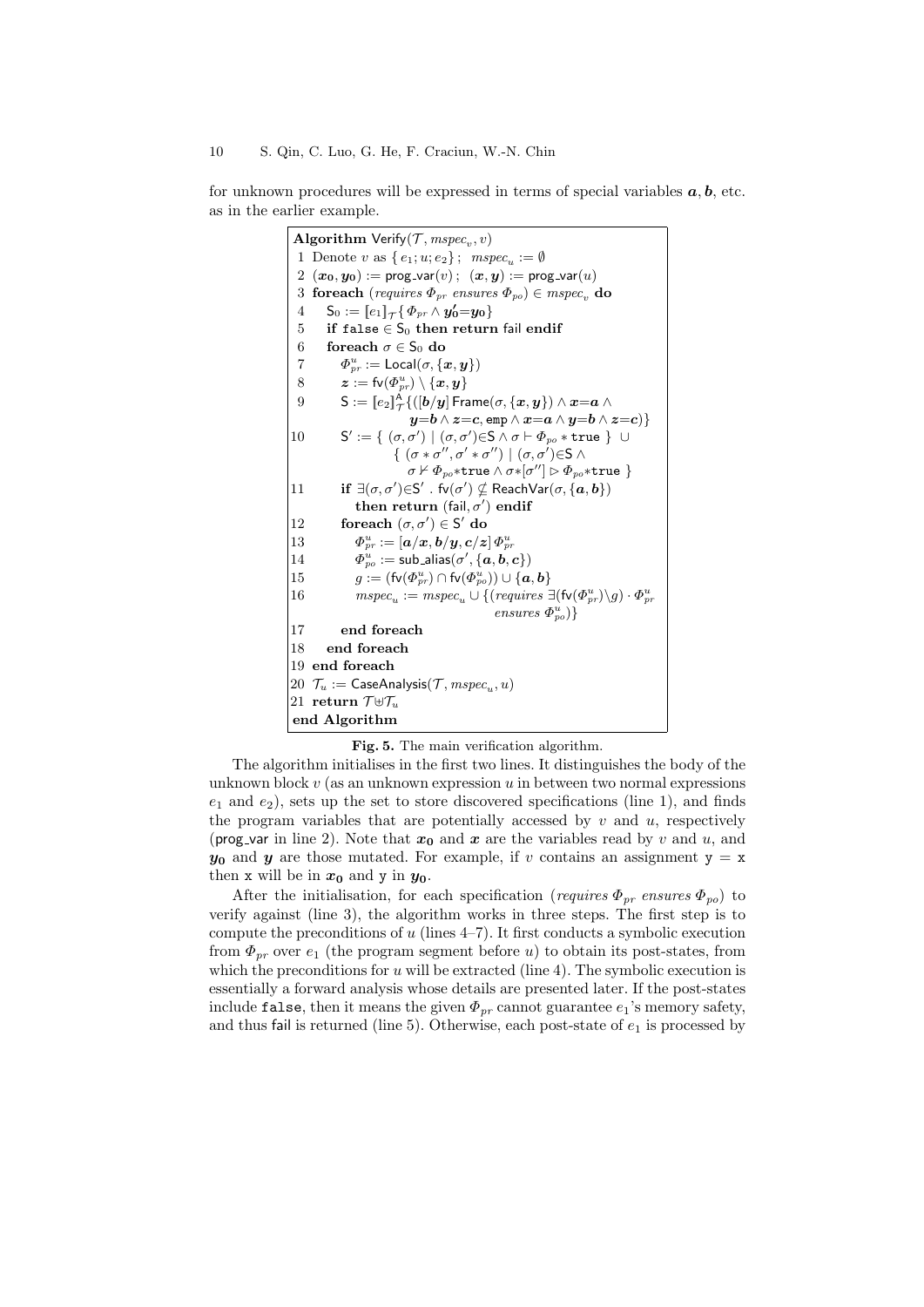function Local as a candidate precondition for  $u$  (line 7). Intuitively, it extracts the part of each  $\sigma$  reachable from the variables that may be accessed by u, namely,  $x$  and  $y$ . The function Local is defined as follows:

$$
\textsf{Local}(\exists \bm{z}\cdot \kappa \wedge \pi, \{\bm{x}\}) =_{df} \exists \texttt{fv}(\sigma) \cup \{\bm{z}\} \setminus \textsf{ReachVar}(\kappa \wedge \pi, \{\bm{x}\}) \cdot \textsf{ReachHeap}(\kappa \wedge \pi, \{\bm{x}\}) \wedge \pi
$$

where  $f\nu(\sigma)$  stands for all free (program and logical) variables occurring in  $\sigma$ , and ReachVar( $\kappa \wedge \pi$ , {x}) is the minimal set of variables reachable from {x}:

$$
\{\boldsymbol{x}\} \cup \{z_2 \mid \exists z_1, \pi_1 \cdot z_1 \in \texttt{ReachVar}(\kappa \wedge \pi, \{\boldsymbol{x}\}) \wedge \pi = (z_1 = z_2 \wedge \pi_1)\} \cup \{z_2 \mid
$$

 $\exists z_1, \kappa_1 \cdot z_1 \in \texttt{ReachVar}(\kappa \wedge \pi, v) \wedge \kappa = (z_1 :: c\langle .., z_2, .. \rangle * \kappa_1)\} \subseteq \texttt{ReachVar}(\kappa \wedge \pi, \{x\})$ That is, it is composed of aliases of x as well as variables reachable from  $x$ . And the formula ReachHeap( $\kappa \wedge \pi$ ,  $\{x\}$ ) denotes the part of  $\kappa$  reachable from  $\{x\}$  and is formally defined as the ∗-conjunction of the following set of formulae:

 $\{\kappa_1 \mid \exists z_1, z_2, \kappa_2 \cdot z_1 \in \text{ReachVar}(\kappa \wedge \pi, \{\bm{x}\}) \wedge \kappa = \kappa_1 * \kappa_2 \wedge \kappa_1 = z_1 :: c \langle \ldots, z_2, \ldots \rangle\}$ 

The second step is to discover the postconditions for  $u$  (lines 9–11). This is mainly completed with another symbolic execution with abduction over  $e_2$ (line 9), whose details are also introduced later. Here we denote u's post-state as emp, since its knowledge is not available yet. Therefore, the initial state for the symbolic execution of  $e_2$  is simply the frame part of state not touched by u. The function Frame is formally defined as

Frame( $\exists z \cdot \kappa \wedge \pi$ ,  $\{x\}$ ) =  $_{df} \exists z \cdot$  UnreachHeap( $\kappa \wedge \pi$ ,  $\{x\}$ )  $\wedge \pi$ 

where UnreachHeap( $\exists z \cdot \kappa \wedge \pi$ ,  $\{x\}$ ) is the formula consisting of all \*-conjuncts from  $\kappa$  which are not in ReachHeap( $\exists z \cdot \kappa \wedge \pi$ ,  $\{x\}$ ).

The conjunctions  $x=a \wedge y=b \wedge z=c$  in line 9 are to keep track of variable snapshot accessed by u using the special variables  $a, b$  and c. Then the symbolic execution returns a set S of pairs  $(\sigma, \sigma')$  where  $\sigma$  is a possible post-state of  $e_2$ and  $\sigma'$  records the discovered effect of u. However, maybe u still has some effect that is only exposed in the expected postcondition  $\Phi_{po}$  for the whole program; therefore we need to check whether or not  $\sigma$  can establish  $\Phi_{po}$ . If not, another abduction  $\sigma * [\sigma''] \triangleright \Phi_{po}$  is invoked to discover further effect  $\sigma''$  which is then added into  $\sigma'$ .

There can still be some complication here. Note that the effect discovered during  $e_2$ 's symbolic execution may not be attributed all over to u; it is also possible that there is a bug in the program, or the given specification is not sufficient. As a consequence of that, the result  $\sigma'$  returned by our abduction may contain more information than what can be expected from  $u$ , in which case we cannot simply regard the whole  $\sigma'$  as the postcondition of u. To detect such a situation, we introduce the check in line 11. It tests whether the whole abduction result is reachable from variables accessed by  $u$ . If not, then the unreachable part cannot be expected from  $u$ , which indicates a possible bug in the program or some inconsistency between the program and its specification. In such cases, the algorithm returns an additional formula that can be used by a further analysis to either identify the bug or strengthen the specification.

The third step (lines  $12-17$ ) is to form the derived specifications for u in terms of variables  $a, b$  and  $g$ . Here  $g$  denotes logical variables not explicitly accessed by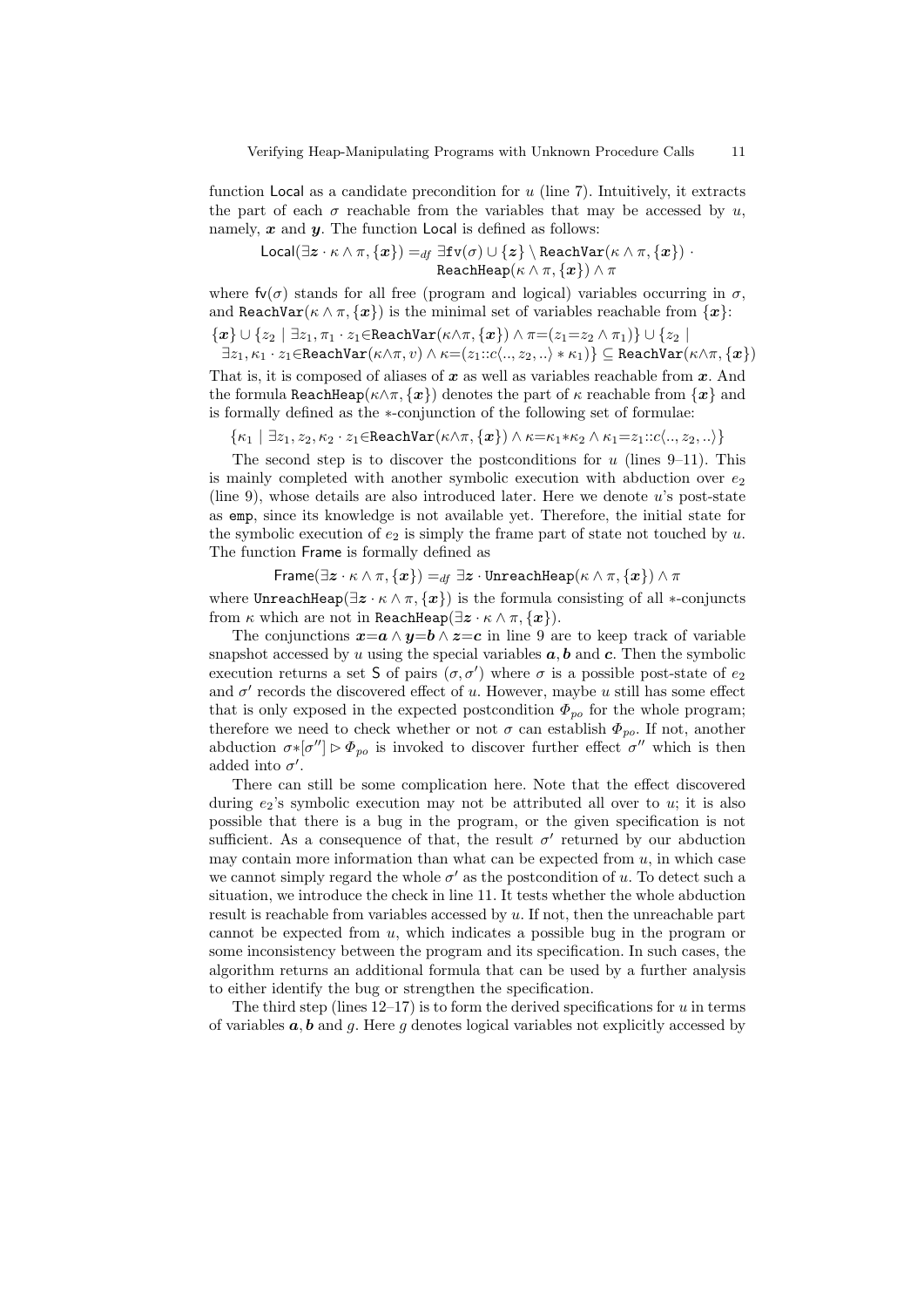$u$ , but occurring in both pre- and postconditions (ghost variables). The formula sub\_alias( $\sigma'$ , { $a, b, c$ }) is obtained from  $\sigma'$  by replacing all variables with their aliases in  $\{a, b, c\}$ . Finally, at line 20, the obtained specifications  $\mathit{mspec}_{u}$  for u are passed to the case analysis algorithm (given in Figure  $6$ ) to derive the specifications of unknown procedures invoked in  $u$ .

2. Case analysis algorithm. In order to discover specifications for unknown procedures invoked in  $u$ , the algorithm in Figure 6 conducts a case analysis according to the structure of u. In the first case (line 2), u is simply a single unknown call. In this situation, the algorithm returns all the pre-/postcondition pairs from  $mspec_u$  as the unknown procedure's specifications.

```
Algorithm CaseAnalysis(\mathcal{T}, \mathit{mspec}_u, u)1 switch u
 2 case unk(x; y)3 \qquad \textbf{return} \; \{ \left(\textit{unk}(\bm{x}; \bm{y}), \textit{mspec}_u) \right\}4 case if (x) v_1 else v_25 mspec<sub>T</sub> := {(requires \Phi_{pr} \wedge x ensures \Phi_{po}) |
                            (requires \Phi_{pr} ensures \Phi_{po}) \in mspec_u\}6 mspec<sub>F</sub> := {(requires \Phi_{pr} \wedge \neg x ensures \Phi_{po}) |
                            (requires \Phi_{pr} ensures \Phi_{po}) \in mspec_u\}7 R_1 := \text{Verify}(\mathcal{T}, \textit{mspec}_T, v_1)8 R_2 := \text{Verify}(\mathcal{T}, \text{mspec}_F, v_2)9 return R_1 \oplus R_210 case if (x) v else e11 mspec<sub>T</sub> := {(requires \Phi_{pr} \wedge x ensures \Phi_{po}) |
                            (requires \Phi_{pr} ensures \Phi_{po}) \in mspec_u\}12 R := \text{Verify}(\mathcal{T}, \text{mspec}_T, v)13 if \exists (requires \Phi_{pr} ensures \Phi_{po}) \in mspec_u, \sigma \in [e]_{\mathcal{T}} {\{\Phi_{pr} \wedge \neg x\}}σ=false \lor σ\nvdash Φ_{po} *true then return fail
14 else return R endif
15 case if (x) e else v (Similar to the previous case)
16 case while x \{ v \} inv \Delta17 return Verify(T, requires \Delta \wedge x ensures \Delta, v)
18 case unk_0(x_0; y_0) \{ ; e_i; unk_i(x_i; y_i) \}_{i=1}^n19 return \{ (unk_i(\boldsymbol{x_i};\boldsymbol{y_i}), \textsf{SeqUnkCalls}(\mathcal{T}, \textit{mspec}_u, u)) \}_{i=0}^nend Algorithm
```
Fig. 6. The case analysis algorithm.

In the second case (line 4),  $u$  is an if-conditional and both branches contain an unknown block. The algorithm uses the main algorithm to verify the two branches separately with preconditions  $\Phi_{pr} \wedge x$  and  $\Phi_{pr} \wedge \neg x$  respectively, where  $\Phi_{nr}$  is one of the preconditions of the whole if. The results obtained from the two branches are then combined using the  $\uplus$  operator:

 $R_1 \uplus R_2 =_{df} \{ (f, \textsf{Refine}(\textit{mspec}^1_f \cup \textit{mspec}^2_f)) \mid (f, \textit{mspec}^1_f) \in R_1 \wedge (f, \textit{mspec}^2_f) \in R_2 \}$ where Refine is used to eliminate any specification (requires  $\Phi_{pr}$  ensures  $\Phi_{po}$ ) from a set if there exists a "stronger" one (*requires*  $\Phi'_{pr}$  ensures  $\Phi'_{po}$ ) such that  $\Phi'_{pr} \preceq \Phi_{pr}$  and  $\Phi_{po} \preceq \Phi'_{po}$ . It is defined as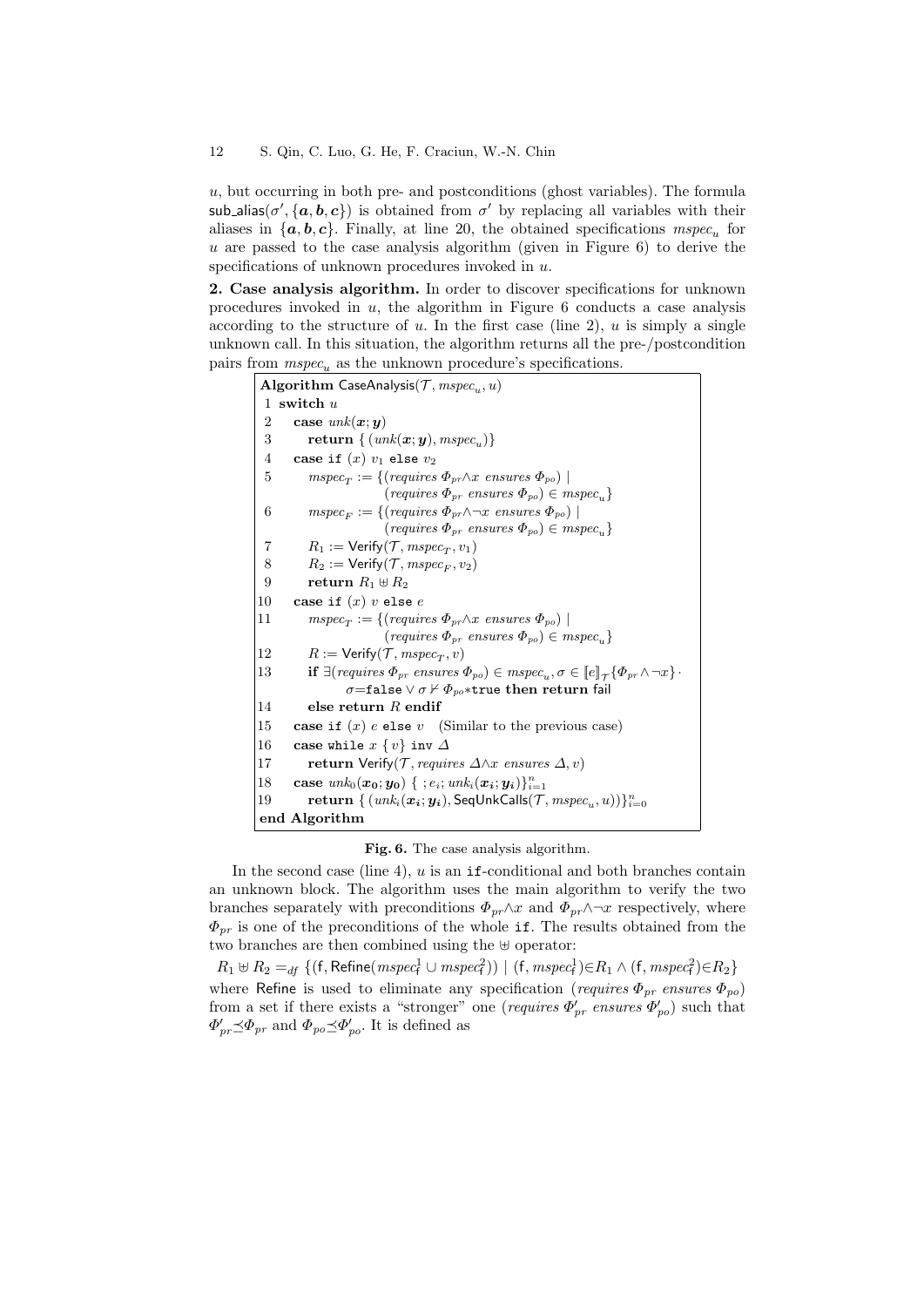Verifying Heap-Manipulating Programs with Unknown Procedure Calls 13

Refine( $\emptyset$ ) = df  $\emptyset$  $\mathsf{Refine}(\{(\textit{requires } \Phi_{pr}\textit{ ensures } \Phi_{po})\} \cup \mathsf{Spec}) =_{df}$ if  $\exists (requires \ \Phi_{pr}'\ ensures \ \Phi_{po}') \in \mathsf{Spec} \cdot \Phi_{pr}' \preceq \Phi_{pr} \wedge \Phi_{po} \preceq \Phi_{po}'$ then Refine(Spec) else  $\{(requires \Phi_{pr} \; ensures \Phi_{po})\} \cup \mathsf{Refine}(Spec)$ 

and  $\uplus$  is to refine the union of two specification sets.

The third and fourth cases (lines 10 and 15) are for if-conditionals which contain only one unknown block in one of the two branches. This is handled in a similar way as in the second case. The only difference is, for the branch without unknown blocks, we need to verify it with the underlying semantics (line 13).

The fifth case is the while loop. As we assume its invariant is already given for the verification, we simply verify its body with the main algorithm, regarding the invariant as both pre- and postconditions (line 17).

In the last case (line 21), where  $u$  consists of multiple unknown procedure calls in sequence, another algorithm SeqUnkCalls is invoked to deal with it. informally introduce its idea here due to space limit; its algorithm and subsequent discussions about our solution can be found in the report [9].

Suppose we have  $\{\Phi_{pr}\}\{unk_0(\boldsymbol{x_0};\boldsymbol{y_0});\boldsymbol{e};unk_1(\boldsymbol{x_1};\boldsymbol{y_1})\}\{\Phi_{po}\}\)$  to be verified, where  $e$  is the only known code fragment within the block. Our current solution finds a common specification to capture both unknown procedures' behaviours.

The algorithm works in three steps. In the first step, it extracts the precondition for the first procedure, say  $\Phi_{pr}^u$ , from the given precondition  $\Phi_{pr}$  by extracting the part of heap that may be accessed by the call via  $x_0$  and  $y_0$ , which is similar to the first step of the main algorithm Verify. Aiming at a general specification for both unknown calls, it then assumes that the second procedure has a similar precondition  $\Phi_{pr}^u$ . In the second step, it symbolically executes the code fragment e with the help of the abductor, to discover a crude postcondition, say  $\Phi^u$ , expected from the first unknown call. This is similar to the second step of the main algorithm Verify, except that the postcondition for e is now assumed to be  $\Phi_{pr}^u$ . In the third step, the algorithm takes  $\Phi^u$  (with appropriate variable substitutions) as the postcondition of the second unknown call, and checks whether or not the derived post  $(\Phi^u)$  satisfies  $\Phi_{po}$ . If not, it invokes another abduction to strengthen  $\Phi^u$  to obtain the final postcondition  $\Phi^u_{po}$  for the unknown procedures. Note that this strengthening does not affect soundness: the strengthened  $\Phi_{po}^u$  can still be used as a general postcondition for both unknown procedures.

3. Abstract semantics. Our verification algorithms utilise two semantics: an underlying semantics and an abstract semantics with abduction. They are used to conduct the forward analysis over program body. The type of our underlying semantics is defined as

$$
[\![e]\!] \; : \; \mathsf{AllSpec} \to \mathcal{P}_{\mathsf{SH}} \to \mathcal{P}_{\mathsf{SH}}
$$

where AllSpec contains procedure specifications (extracted from the program  $Proq$ ). For some expression e, given its precondition, the semantics will calculate the postcondition.

The abstract semantics with abduction is of the type:

$$
[\![e]\!]^{\mathsf{A}}\;:\; \mathsf{AllSpec}\to \mathcal{P}(\mathsf{SH}\times\mathsf{SH})\to \mathcal{P}(\mathsf{SH}\times\mathsf{SH})
$$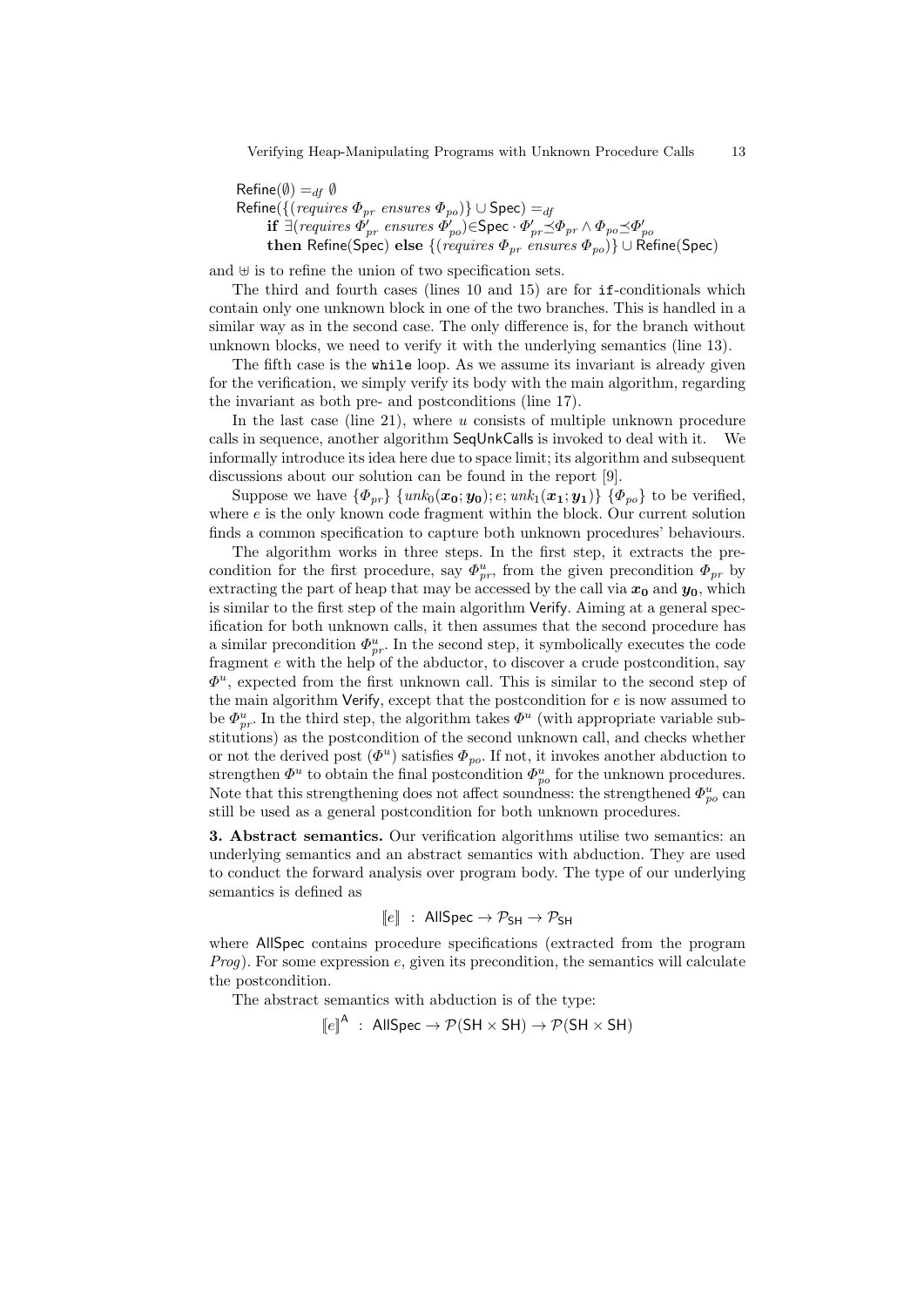It takes a piece of program and a specification table, to map a (disjunctive) set of pair of symbolic heaps to another such set (where the first in the pair is the current state and the second is the accumulated postcondition for unknown call).

Formal definition of both semantics can be found in the technical report [9].

4. Soundness and termination. For soundness of our verification, we have the following theorem:

**Theorem 1 (Soundness).** Our analysis is sound due to the soundness of entailment checking, abduction and abstract semantics.

The proof for entailment checking is by structural induction [11]. For abduction, as its result is always checked with entailment, its soundness follows that of entailment checking's. Finally, the soundness of abstract semantics is proven by induction over program constructors.

We have also confirmed that our verification terminates:

Theorem 2 (Termination). Our verification will terminate in finite steps for finite input of programs and specifications.

This is because our algorithms perform structural reasoning over finite input. More details of soundness and termination can be found in our report [9].

## 6 Experimental Results

We have implemented the verification algorithms and the abstract semantics with Objective Caml and evaluated them over some heap-manipulating programs. The results are in Tables 1 and 2. In each table, the first and second columns denote the programs used for evaluation and their time consumption, respectively. During the experiments, we manually hide some instructions in the original programs as calls to unknown procedures, whose specifications we try to discover during the verification process. Accordingly, the third column in the first table contain both the specifications of the programs to be verified (upper line), and the derived specifications for the unknown procedure (lower line). For the second table, as we used the same specification  $x::llB\langle S \rangle \leftrightarrow res::slB\langle S \rangle$ to verify all the sorting algorithms, the third column (from the second line on) states the discovered specification for the unknown call only. Due to space limit, more experimental results are available in our report [9].

It can be seen that all programs are successfully verified, with some obligations on the unknown calls discovered. We note down two observations on the experimental results. The first is that the discovered specifications for the unknown procedures are usually more general than what we expect. Bear in mind that we have replaced some instructions from those programs with unknown calls. We have compared the inferred specifications for those unknown calls with the original instructions. The results show that the specifications derived by our algorithm not only fully capture the behaviours of those instructions, but also suggest other possible implementations. A case in point is list's travrs. Its "unknown call" was originally an assignment  $x = x$  next which traverses the list towards its end by one node. We are able to infer that the unknown call may actually traverse the list for arbitrary number of nodes, provided it does not go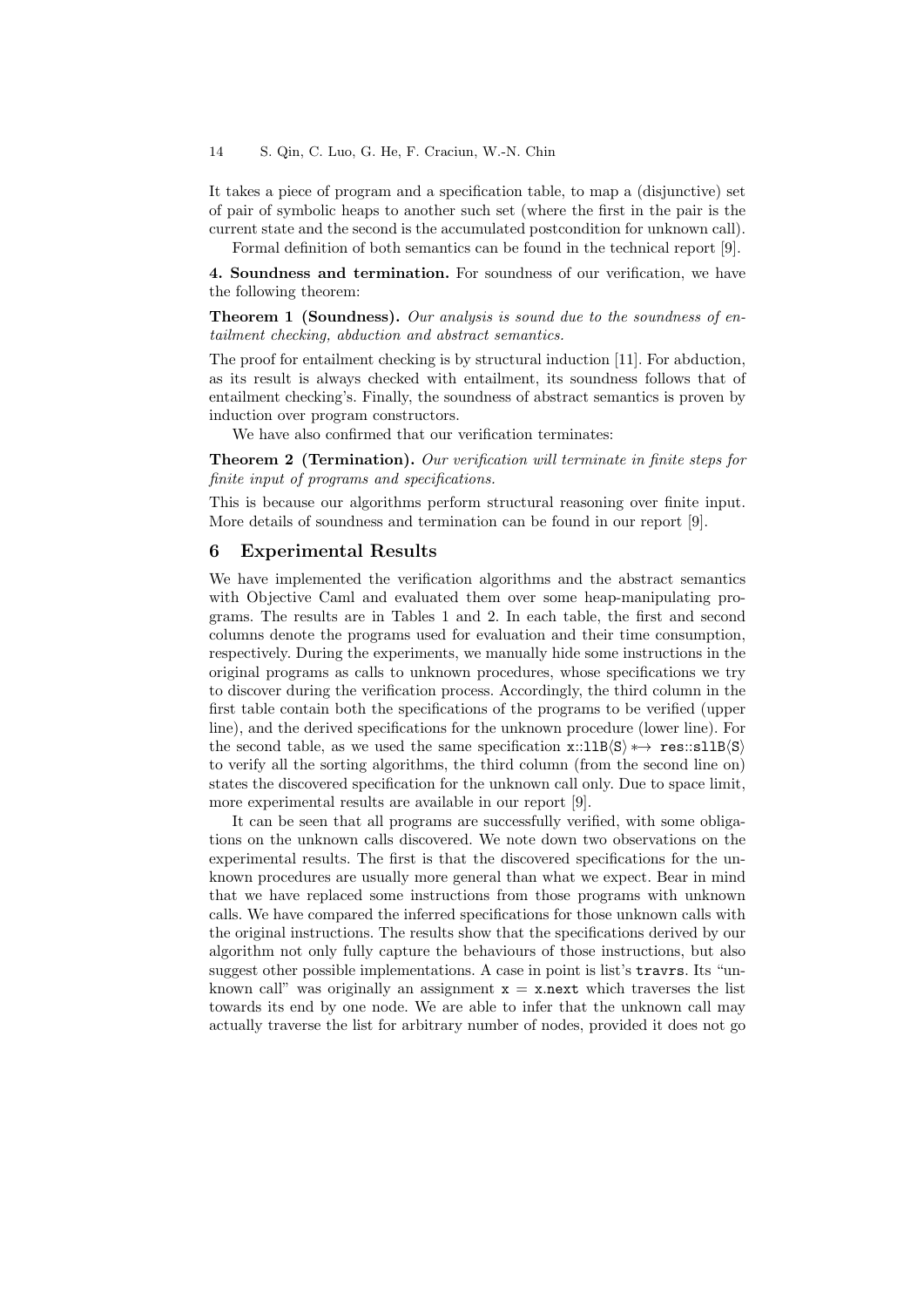| Prog.                                                                            |       | <b>Time</b> Main spec. $(\Phi_{pr} \leftrightarrow \Phi_{po})$ and Derived unknown spec. $(\Phi_{pr}^u \leftrightarrow \Phi_{po}^u)$                                                                                                                                                                                                                                                               |  |  |  |
|----------------------------------------------------------------------------------|-------|----------------------------------------------------------------------------------------------------------------------------------------------------------------------------------------------------------------------------------------------------------------------------------------------------------------------------------------------------------------------------------------------------|--|--|--|
| List processing programs                                                         |       |                                                                                                                                                                                                                                                                                                                                                                                                    |  |  |  |
| create                                                                           | 0.405 | $\texttt{emp} \wedge \texttt{n} {\geq} 0 \! \nrightarrow \ \texttt{res::lll} \langle S \rangle \wedge \texttt{n} {=}  S  \wedge \forall \texttt{v} {\in} S {\cdot} 1 {\leq} \texttt{v} {\leq} \texttt{n}$                                                                                                                                                                                          |  |  |  |
|                                                                                  |       | emp $\land$ a>1 $\leftrightarrow$ res::node $\langle c, b \rangle \land 1 \leq c \leq n$                                                                                                                                                                                                                                                                                                           |  |  |  |
|                                                                                  | 1.020 |                                                                                                                                                                                                                                                                                                                                                                                                    |  |  |  |
|                                                                                  |       | emp $\land$ a $\geq$ 1 $\leftrightarrow$ res::node $\langle$ c, b $\rangle$ $\land$ a-1 $\leq$ c $\leq$ a                                                                                                                                                                                                                                                                                          |  |  |  |
| sort_<br>insert                                                                  | 0.667 | $x::11\langle n\rangle \wedge n\geq 1 \iff x::11\langle m\rangle \wedge m=n+1$                                                                                                                                                                                                                                                                                                                     |  |  |  |
|                                                                                  |       | $a::node\langle b, c \rangle * c::11\langle d \rangle * \rightarrow a::node\langle b, e \rangle * e::11\langle d+1 \rangle$                                                                                                                                                                                                                                                                        |  |  |  |
|                                                                                  | 0.764 | $x::s11(n, xs, x1) \land v \ge xs \leftrightarrow x::s11(n+1, mn, mx) \land mn=xs \land mx=max(x1, v)$                                                                                                                                                                                                                                                                                             |  |  |  |
|                                                                                  |       | $\texttt{a::node}\langle b,c\rangle*\texttt{c::sll}\langle d,g,h\rangle\wedge b{\leq} f{\leq} g \iff \texttt{a::node}\langle b,e\rangle*\texttt{e::sll}\langle d{+}1,f,h\rangle$                                                                                                                                                                                                                   |  |  |  |
|                                                                                  | 0.646 | $x::11B\langle S\rangle \wedge  S \geq 2 \leftrightarrow x::11B\langle T\rangle \wedge \exists a\cdot S=T\sqcup\{a\}$                                                                                                                                                                                                                                                                              |  |  |  |
|                                                                                  |       | $a::node\langle b, c \rangle * c::node\langle d, e \rangle * e::llB\langle E \rangle * \rightarrow a::node\langle b, e \rangle * e::llB\langle E \rangle$                                                                                                                                                                                                                                          |  |  |  |
| delete                                                                           | 0.916 | $x::s11B\langle S\rangle \wedge  S \geq 2 \leftrightarrow x::s11B\langle T\rangle \wedge \exists a\cdot S=T\sqcup\{a\}$                                                                                                                                                                                                                                                                            |  |  |  |
|                                                                                  |       | $\texttt{a::node}\langle b,c\rangle * \overline{\texttt{c::node}\langle d,e\rangle * \texttt{e::sllB}\langle E\rangle \wedge \forall f\overline{\in}E\cdot b\leq d\leq f} \ \ \textcolor{red}{\ast\!\!\!\rightarrow}$                                                                                                                                                                              |  |  |  |
|                                                                                  |       | $a::node\langle b, e \rangle * e::sllB\langle E \rangle \wedge \forall f \in E \cdot b \leq f$                                                                                                                                                                                                                                                                                                     |  |  |  |
|                                                                                  | 0.272 | $\texttt{x::ll1} \langle \texttt{m} \rangle \land \texttt{n} \geq \texttt{0} \land \texttt{m} \geq \texttt{n} \iff \texttt{x::ls} \langle \texttt{p}, \texttt{k} \rangle \ast \texttt{res::ll1} \langle \texttt{r} \rangle \land \texttt{p=res} \land \texttt{k=n} \land \texttt{m=n+r}$                                                                                                           |  |  |  |
|                                                                                  |       | $a::11\langle b\rangle \leftrightarrow a::1s\langle c\rangle * res::11\langle d\rangle \wedge b=c+d\wedge c\leq n$                                                                                                                                                                                                                                                                                 |  |  |  |
| travrs                                                                           | 2.322 | $\text{x::sllB}\langle S \rangle \land n \geq 0 \land  S  \geq n \iff \text{x::slsB}\langle p, T \rangle * \text{res::sllB}\langle S_2 \rangle \land p = \text{res} \land \\  T  = n \land S = T \sqcup S_2 \land \forall u \in T, v \in S_2 \cdot u \leq v$                                                                                                                                       |  |  |  |
|                                                                                  |       |                                                                                                                                                                                                                                                                                                                                                                                                    |  |  |  |
|                                                                                  |       | $\overline{\text{a::sllB}\langle\texttt{A}\rangle\ \overset{}{\ast\!\!\rightarrow\!\!\!\!\rightarrow} \frac{\text{a::slsB}\langle\texttt{A}_1\rangle\ast\text{res::sllB}\langle\texttt{R}\rangle\wedge}{\texttt{A}=\texttt{A}_1\sqcup\texttt{R}\wedge \texttt{A}_1 \!\leq\!\texttt{n}\wedge\forall\texttt{b}\!\in\!\texttt{A}_1,\texttt{c}\!\in\!\texttt{R}\!\cdot\!\texttt{b}\!\leq\!\texttt{c}}$ |  |  |  |
|                                                                                  |       |                                                                                                                                                                                                                                                                                                                                                                                                    |  |  |  |
| Binary tree, binary search tree, AVL tree and red-black tree processing programs |       |                                                                                                                                                                                                                                                                                                                                                                                                    |  |  |  |
|                                                                                  | 0.821 | $x::bt\langle S,h\rangle \iff x::bt\langle T,k\rangle \land res=h=k\land S=T$                                                                                                                                                                                                                                                                                                                      |  |  |  |
| height                                                                           |       | $\overline{a::bt\langle A,b\rangle\wedge a{\neq}null\iff}a::node2\langle c,d,e\rangle\ast d::bt\langle D,f\rangle\ast e::bt\langle E,g\rangle\wedge$                                                                                                                                                                                                                                               |  |  |  |
|                                                                                  |       | $A = {c}$ LDLE $\wedge$ b=max $(f,g) + 1 \wedge (res = d \vee res = e)$                                                                                                                                                                                                                                                                                                                            |  |  |  |
| search                                                                           | 1.851 | x::bst $\langle$ sm, 1g $\rangle$ $\leftrightarrow$ x::bst $\langle$ mn, mx $\rangle$ $\land$ sm=mn $\land$ 1g=mx $\land$ 0 $\le$ res $\le$ 1                                                                                                                                                                                                                                                      |  |  |  |
|                                                                                  |       | $a::bst\langle b, c \rangle \land a \neq null$ $\leftrightarrow a::node2\langle d, e, f \rangle * e::bst\langle b, g \rangle * f::h\langle c \rangle \land g \leq d \leq h$                                                                                                                                                                                                                        |  |  |  |
| $av1_{\text{ins}}$                                                               | 5.202 | x::avl $\langle S, h \rangle \leftrightarrow res:$ :avl $\langle T, k \rangle \wedge T = S \sqcup \{v\} \wedge h \leq k \leq h+1$                                                                                                                                                                                                                                                                  |  |  |  |
|                                                                                  |       | $a::av1\langle A, b \rangle \leftrightarrow a::av1\langle A, b \rangle \wedge res=b$                                                                                                                                                                                                                                                                                                               |  |  |  |
| $rbt_{\text{ins}}$                                                               | 9.093 | $x::rbt\langle S, c1, bh \rangle \leftrightarrow res::rbt\langle T, c1_1, bh_1 \rangle \wedge T = S \sqcup \{v\}$                                                                                                                                                                                                                                                                                  |  |  |  |
|                                                                                  |       | $a::rbt \langle A, b, c \rangle \leftrightarrow a::rbt \langle A, b, c \rangle \wedge res=b$                                                                                                                                                                                                                                                                                                       |  |  |  |

Table 1. Selected experimental results (lists and trees).

beyond the list's tail or where the user has specified as input, which allows more implementations for the unknown procedure to be verified.

The second observation is that the precision of unknown calls' discovered specifications depends on its caller's given specification. As can be seen we have verified several list-processing programs where each one has various specifications. Within these programs we want to point out that the ones with specifications of both normal lists and sorted lists share the same code (but just with two different specifications). Such examples include create, sort\_insert, delete, and so on. For create which creates a list containing numbers from 1 to n in descending order, we can see once incorporated with llB as specification predicates, the unknown call is expected to return a node whose value c is within 1 to n. Comparatively, when verified for sortedness, c is inferred to be between a−1 and a, as for sortedness to hold. For delete's sorted version, we also have the extra information that the list with one node removed is still a sorted list (with the multi-set value constraints), whose result is stronger than the normal list version.